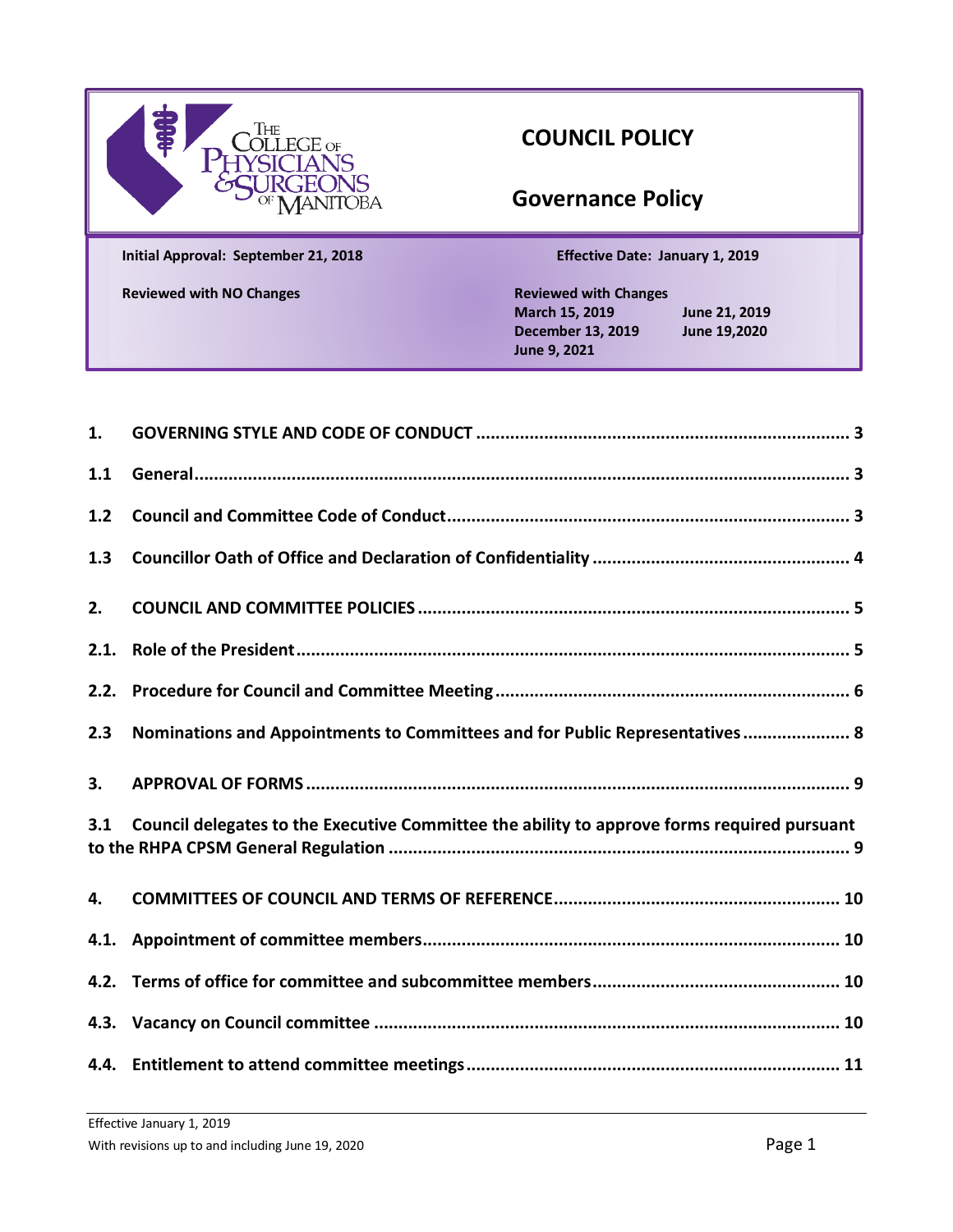| 4.14. Subcommittees of the Central Standards Committee Terms of Reference 22 |  |
|------------------------------------------------------------------------------|--|
|                                                                              |  |
|                                                                              |  |
|                                                                              |  |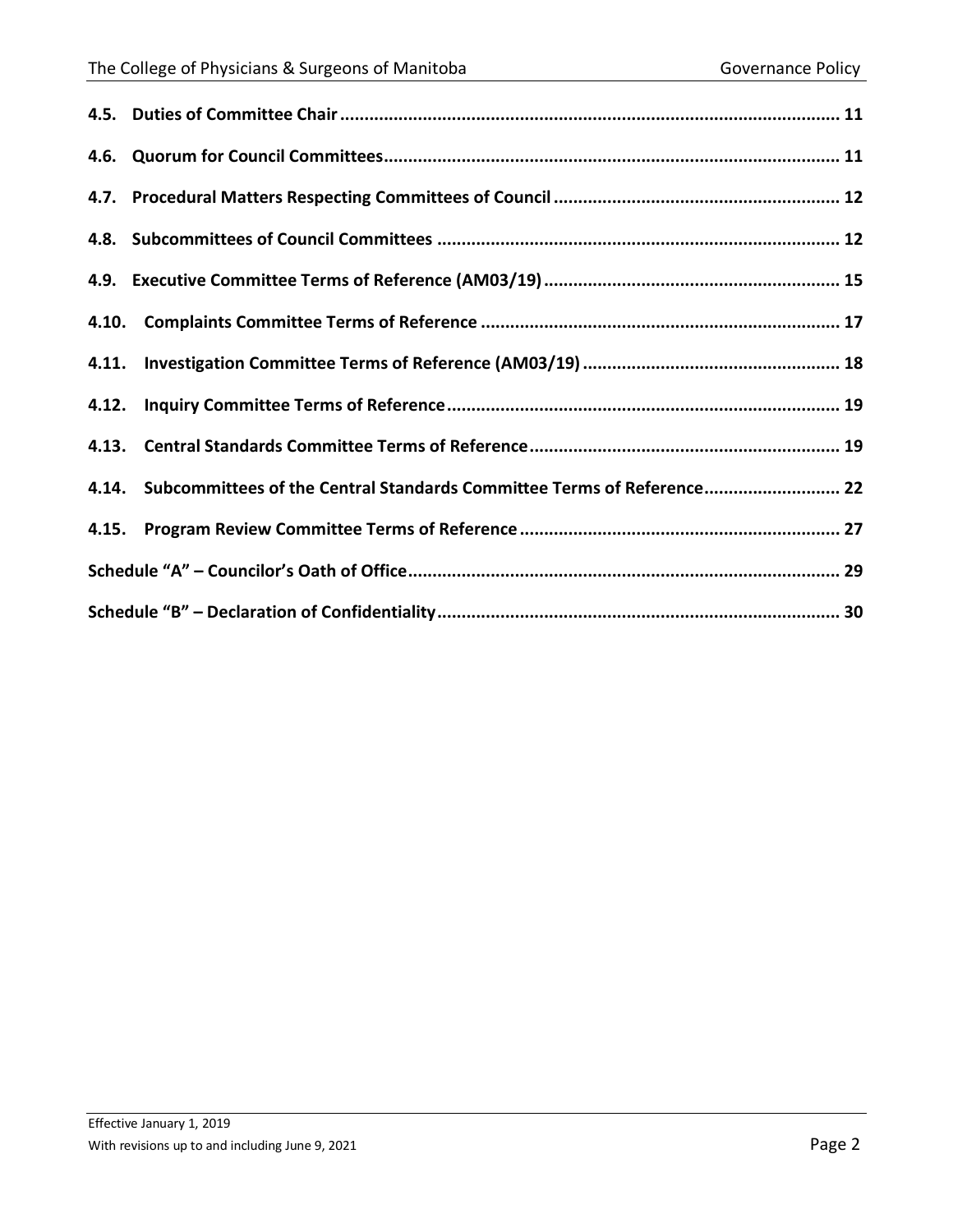# <span id="page-2-0"></span>**1. GOVERNING STYLE AND CODE OF CONDUCT**

#### <span id="page-2-1"></span>**1.1 General**

Council recognizes its accountability to the people of Manitoba to carry out its mandate, duties, and powers and govern its registrants in a manner that serves and protects the public interest. To that end, Council will govern with an emphasis on strategic leadership, including a commitment to obtaining public and registrants' input, encouragement of diverse viewpoints, and clear distinction of Council and staff roles.

#### <span id="page-2-2"></span>**1.2 Council and Committee Code of Conduct**

All Council members and all Committee members are expected to adhere to the following Code of Conduct:

- 1.2.1. Carry out CPSM's mandate, duties and powers in a manner that serves and protects the public interest.
- 1.2.2. Be loyal to CPSM, un-conflicted by loyalties to staff, other organizations or any personal interest, and co-operate in the conduct of CPSM business.
- 1.2.3. Exercise the powers and discharge the duties of their office honestly and in good faith, including being willing to deal openly on all matters before Council or committee, as the case may be.
- 1.2.4. Exercise the degree of care, diligence and skill that a reasonably prudent person would exercise in comparable circumstances, including:
	- 1.2.4.a be familiar with *The Regulated Health Professions Act*, regulations, bylaws, and policies of CPSM, and the rules of procedure and proper conduct of a meeting;
	- 1.2.4.b be familiar with the obligation to carry out CPSM activities and govern CPSM registrants in a manner that protects and serves the public interest;
	- 1.2.4.c attend meetings on a regular and punctual basis and be properly prepared for deliberations and conduct themselves in an ethical, business-like and lawful manner;
	- 1.2.4.d regularly take part in educational activities organized by Council that will assist them in carrying out their responsibilities.
- 1.2.5. Respect the confidentiality of issues.
- 1.2.6. Neither encourage nor condone unethical activities. Councillors and Committee members shall:
	- 1.2.6.a. maintain the integrity and credibility of CPSM by conducting all activities in accordance with the highest legal and ethical business and professional standards and practice, and
	- 1.2.6.b. maintain the highest standard of transparency and accountability at all times.
- 1.2.7. Treat one another and staff members with respect, including not attempting to: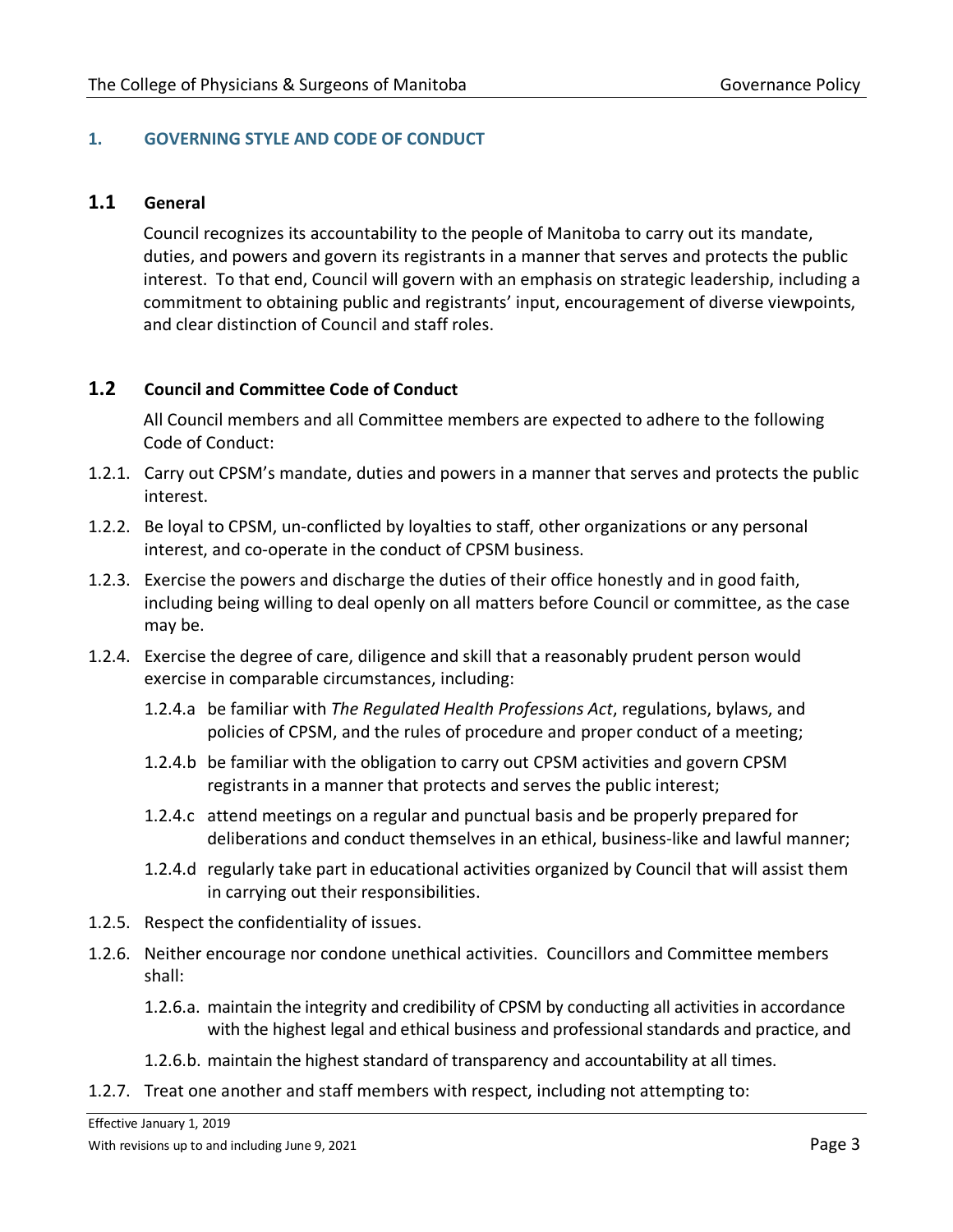- 1.2.7.a exercise individual authority over CPSM or its staff, except when explicitly authorized by Council,
- 1.2.7.b express individual judgment about the performance of CPSM staff other than as part of Council deliberations as part of Council's responsibility and authority to monitor organizational performance, or
- 1.2.7.c speak for the Council except to report explicitly stated Council decisions.
- 1.2.8. As a registrant of a self-regulated profession a conflict of interest exists where a reasonable person would conclude that a Councillor or Committee member's personal or financial interest may affect their judgment or the discharge of their duties to CPSM. A conflict of interest may be real or perceived, actual or potential, direct or indirect.
- 1.2.9. Avoid a conflict of interest with respect to their fiduciary responsibility to CPSM, including:
	- 1.2.9.a. no self-dealing or any conduct of private business or personal services between a Councillor or Committee member and CPSM, except as procedurally controlled to assure openness, competitive opportunity, and equal access to "inside" information;
	- 1.2.9.b. disclosure of a Councillor's or Committee member's involvement with other organizations (including vendors) or any associationsthat might be or might reasonably be seen as being a conflict of interest;
	- 1.2.9.c. not use their position to obtain employment in the organization for themselves, family members, or close associates. Any Councillor or Committee member who applies for employment must take a leave of absence from Council or the Committee and, if hired, immediately resign from the Council or the Committee; or
	- 1.2.9.d. any other matter that deals with themselves individually or as part of a business.
- 1.2.10. If a Councillor or Committee member has a conflict of interest on a matter before Council orthe Committee, that Councillor or Committee member must disclose the conflict and absent herself or himself without comment from deliberations and from any vote on the matter.
- 1.2.11. Must abide by CPSM's standard on job action.

# <span id="page-3-0"></span>**1.3 Councillor Oath of Office and Declaration of Confidentiality**

- 1.3.1. A person elected, selected or appointed to be a council member must take and sign, by oath or solemn affirmation, an oath of office in the form attached as Schedule "A" to this governance policy and a declaration of confidentiality in the form attached as Schedule "B" to this governance policy.
- 1.3.2. A person cannot act as a council member or attend any council meetings unless and until they take and sign the oath of office and declaration of confidentiality.
- 1.3.3. The oath of office must be taken and signed before a commissioner of oaths, a Notary Public or the registrar.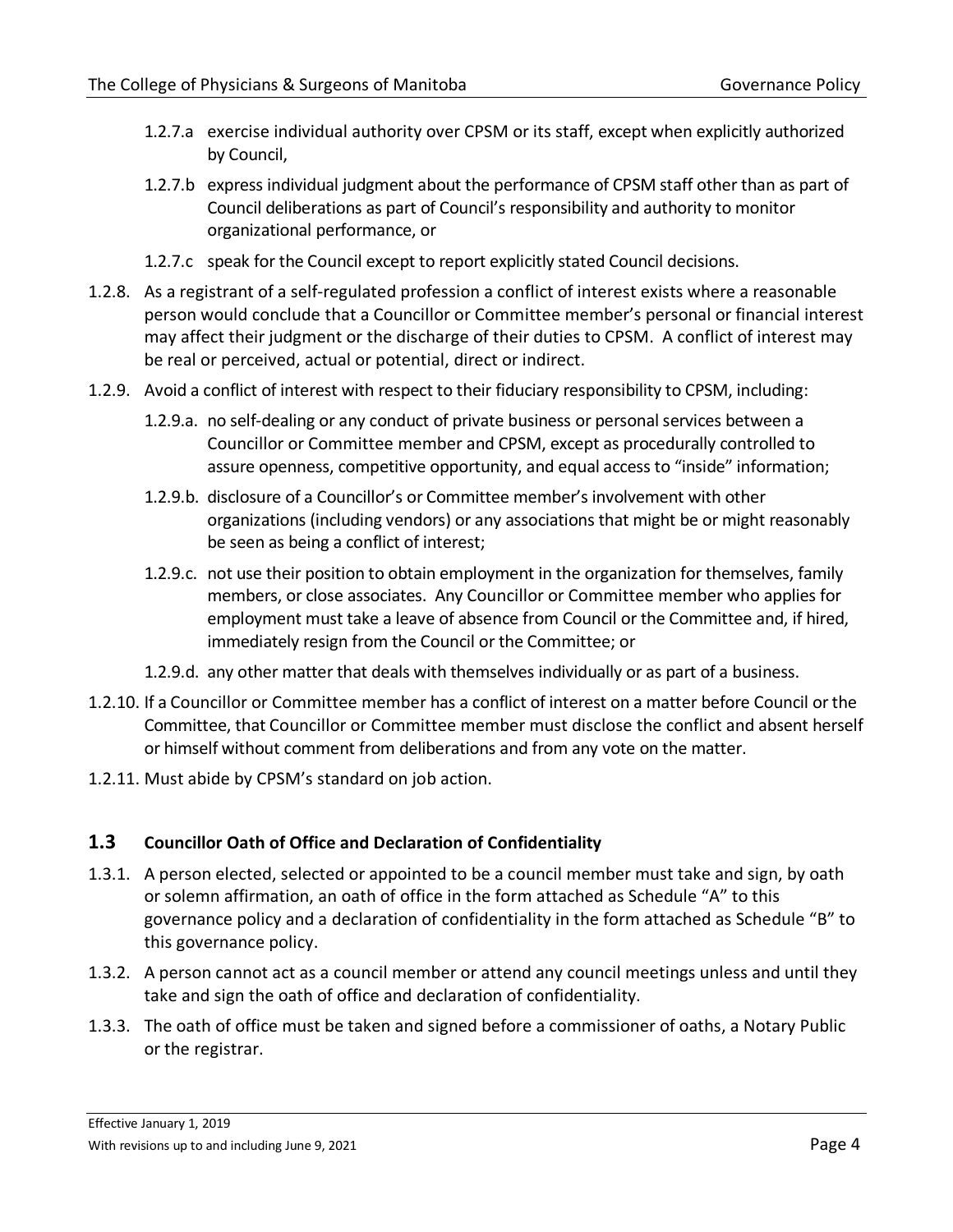1.3.4. If the council member takes and signs the oath of office before a commissioner of oaths or Notary Public, the member must provide a copy of the oath to the registrar.

# <span id="page-4-0"></span>**2. COUNCIL AND COMMITTEE POLICIES**

#### <span id="page-4-1"></span>**2.1. Role of the President**

- 2.1.1 The President:
	- 2.1.1.a. Provides leadership in guiding Council and coordinating its activities to enhance the effectiveness of Council, manages Council operations and processes, acts as a liaison between Council and the Registrar, and as a liaison between committees.
	- 2.1.1.b. Guides Council in carrying out its responsibilities.
	- 2.1.1.c. Builds Council unity, solidarity, and trust, demonstrates integrity and ethical leadership.
	- 2.1.1.d. Initiates the proper process and procedure to ensure Council successfully fulfills its purpose and responsibilities.
	- 2.1.1.e. Gains reasonable assurance that the Council members are properly informed on matters of substance.
	- 2.1.1.f. Approves the agenda for all Council and registrants' meetings, ensuring that information that is not for monitoring performance or for Council decisions is minimized.
	- 2.1.1.g. Chairs all meetings of Council and of the registrants, with all the commonly accepted power of that position (e.g. ruling, recognizing), and with the goal of ensuring the integrity of the Council process through ensuring:
		- 2.1.1.g.i. Deliberation at the meeting is timely, fair, orderly and thorough, but also efficient and kept to the point.
		- 2.1.1.g.ii. Council adheres to its own rules and those legitimately imposed upon it from outside the organization, including Council limiting itself to issues related to governance rather than to management.
	- 2.1.1.h. Is the only Council member authorized to speak for the Council (beyond simply reporting Council decisions), other than in specifically authorized instances, and may represent the Council to outside parties in announcing Council-stated positions and in stating the President's interpretations within the area delegated to the President. Normally, the Registrar is the external spokesperson for CPSM.
	- 2.1.1.i. Has authority to make reasonable interpretations of Council policies on Governance Process and Council-Registrar Relationship, with the exception of:
		- 2.1.1.i.i Employment or termination of a Registrar and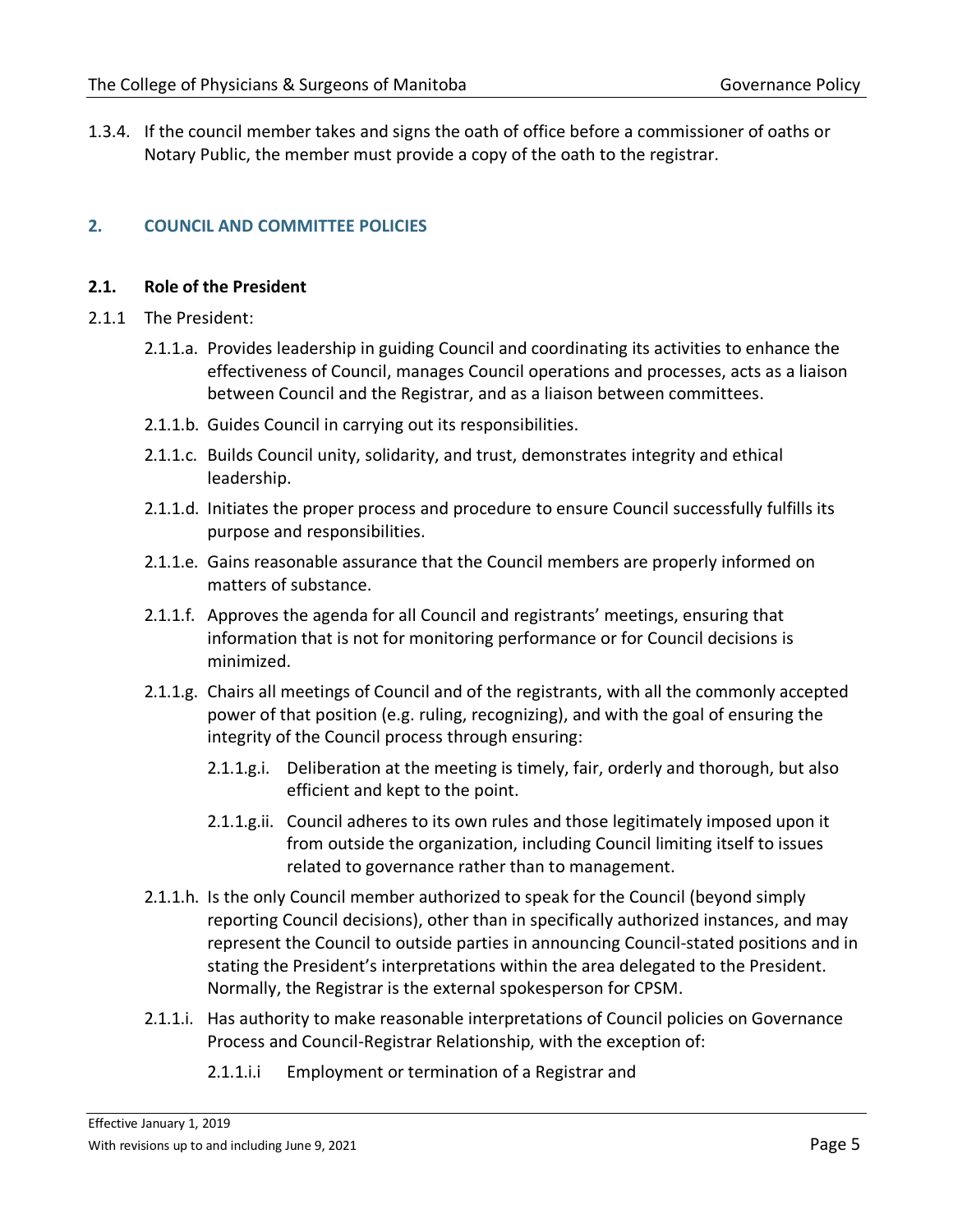- 2.1.1.i.ii Instances where the Council specifically delegates portions of this authority to others.
- 2.1.1.j. Has no authority to supervise or direct the Registrar.
- 2.1.1.k. With the President-Elect, may make appointments to external policy or advisory committees, provided they are satisfied that:
	- 2.1.1.k.i The appointment is appropriate within Council's stated policies and current priorities;
	- 2.1.1.k.ii The external committee provides appropriate insurance coverage, or in the case of the government indemnification, to CPSM appointee.
- 2.1.1.l. When an appointment is made, the President must inform the appointee of the reporting requirements and ensure the appointee is informed of any Council policies which may impact the external committee deliberations.
- 2.1.1.m. May delegate their authority but remains accountable for its use.

# <span id="page-5-0"></span>**2.2. Procedure for Council and Committee Meeting**

2.2.1 Committee Chair

The Committee Chair is the person who provides leadership in guiding the committee, ensures the committee is carrying out the duties assigned by the Act or the Council as per its Terms of Reference and ensures the overall committee effectiveness.

The Committee Chair must run meetings effectively, control discussion appropriately, manage dissent, work towards consensus if possible, communicate effectively with committee members, and, if required, effectively report on committee discussions and recommendations to Council.

2.2.2 Meeting Dates and Times

Council and Committee meetings are held as scheduled on the annual meeting slate prepared by the Registrar, or at such alternates as fixed by Chair of Council or the Committee.

#### 2.2.3 Participation

Council or a Committee may meet and conduct business in person, or by video, telephone conference, web casting, or an equivalent mechanism. A Councillor or a Committee member participating in the meeting by electronic means is deemed to be present at that meeting.

#### 2.2.4 Conduct of Meetings

2.2.4.a. The President presides at all Council meetings. If the President is unable or unwilling to preside at a meeting, the President-Elect shall preside. If both the President and the President-Elect are unable or unwilling to preside, the members of Council shall choose one of their number as Chair.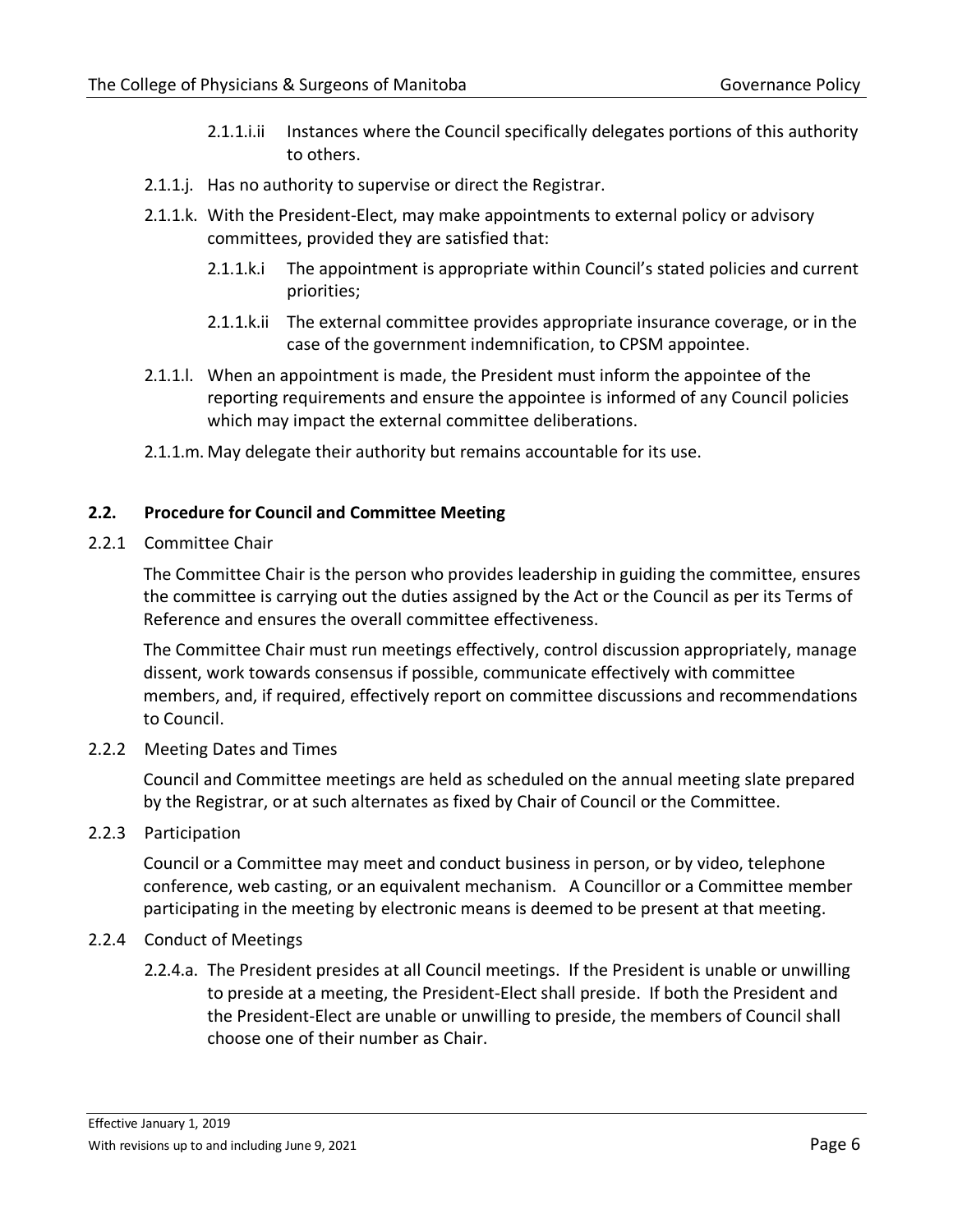- 2.2.4.b. The Chair of a committee presides at all meetings of that committee, but if the Chair is unable or unwilling to preside at a meeting, the members present shall choose one of their number as Chair.
- 2.2.4.c. No business may be conducted until a quorum is declared.
- 2.2.4.d. The Chair decides the order of business at a meeting.
- 2.2.4.e. Any proposed change in the order of business may be moved by the Chair and, if approved by the Council or committee as the case may be, the order of business will proceed as amended.
- 2.2.5 Voting and asynchronous meetings
	- 2.2.5.a. A matter may be decided by consensus or by vote.
	- 2.2.5.b. Where a vote is held, the Chair is responsible to put the motion to the meeting and declare each motion carried or defeated, as the case may be.
	- 2.2.5.c. When a vote is required, any Councillor may request a vote by ballot. A request for vote by ballot is not subject to debate.
	- 2.2.5.d. Each Councillor or Committee member, except the Registrar and the Chair, has one vote on each matter. If there is an equality of votes on a matter, the Chair has the deciding vote.
	- 2.2.5.e. Decisions are made on a simple majority of votes, except where otherwise required by the Act, regulations, governing policy, or bylaws.
- 2.2.6 Guest attendance at meetings
	- 2.2.6.a. With the exception of Inquiry panel hearings and Executive Committee deliberations on reinstatement hearings, Committee meetings are not open to guests, except by express invitation of the Committee.
	- 2.2.6.b. The following policies and procedures apply to guest attendance at Council meetings, which are open to the public:
	- 2.2.6.c. A notice of the date, time and place of Council meetings must be posted on the CPSM website with notice that attendance is by advance registration only.
	- 2.2.6.d. Anyone who is not a Councillor and who wishes to make a presentation to the meeting may submit a written request for permission to do so to the Chair. The Chair has sole discretion to permit the presentation, and, if permitted, to allot a set period of time the Chair deems appropriate. The Registrar must notify the registrant of the Chair's decision.
	- 2.2.6.e. Any guest presentation to the meeting not requested in advance will be at the discretion of the Chair.
	- 2.2.6.f. With the exception of electronic link with any Councillor who is participating in the meeting, the proceedings must not be recorded or transmitted electronically in any manner.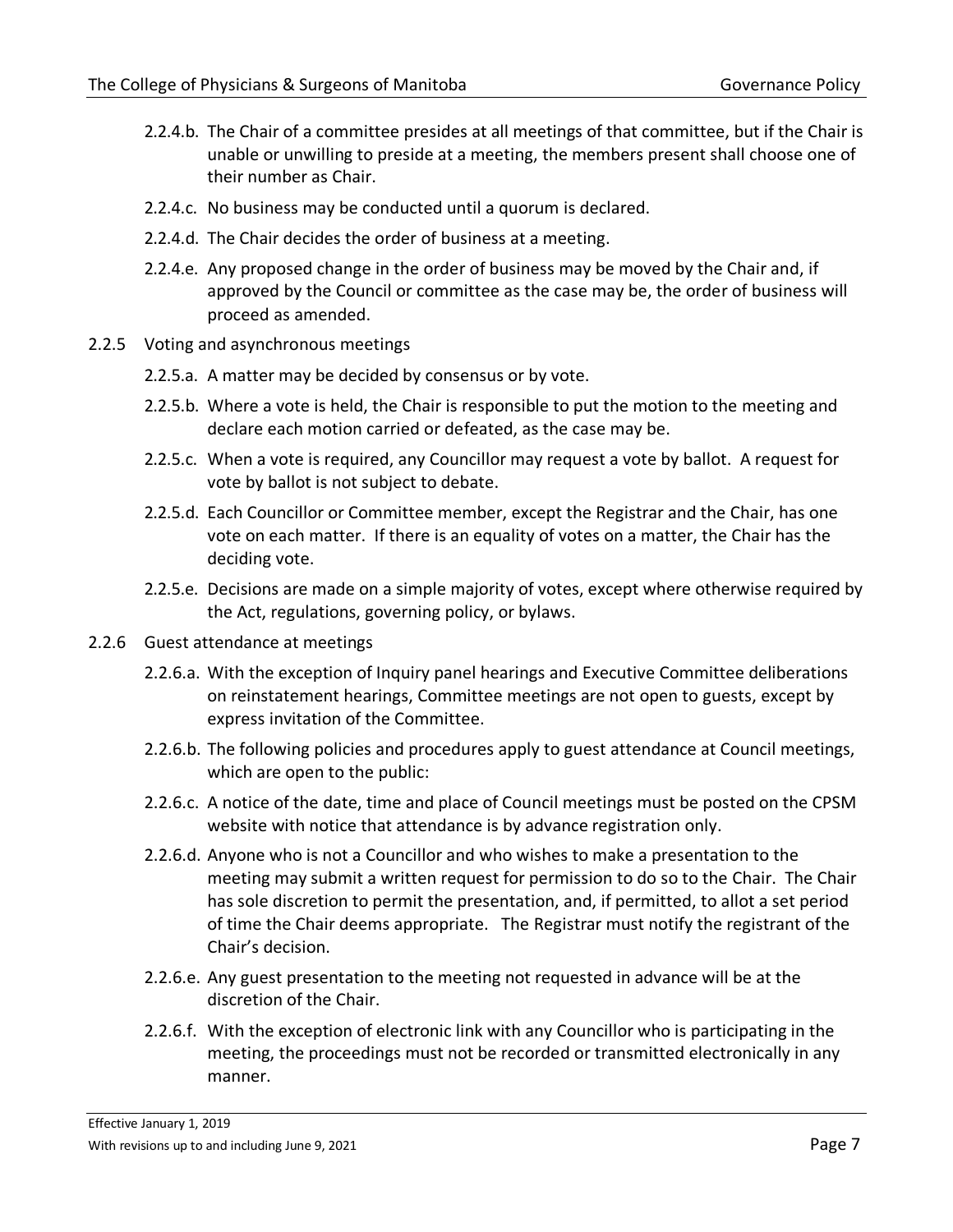- 2.2.7 Council and Committee Functioning
	- 2.2.7.a. Committees must function within the terms of reference, procedural rules and policies set by Council. No committee has authority to vary a policy fixed by Council.
	- 2.2.7.b. This policy applies to any group that is formed by Council action, whether or not it is called a committee, and whether or not it includes Council members.
	- 2.2.7.c. At any meeting, the Council may make, amend, suspend or repeal a rule.
- 2.2.8 Minutes and Resolutions
	- 2.2.8.a. The President and the Registrar must sign any resolution of the Council.
	- 2.2.8.b. The Council or committee must approve the minutes, and the Chair must sign the minutes of that meeting.
- 2.2.9 Parliamentary Procedure
	- 2.2.9.a Any points of procedure not specifically provided for in CPSM's Bylaws or in Council Policies must be decided by the procedure of Parliament as set forth in Robert's Rules of Order.

# <span id="page-7-0"></span>**2.3 Nominations and Appointments to Committees and for Public Representatives**

2.3.1 Role of Executive Committee

The Executive Committee is required to recommend to Council candidates for appointment to Committees, with information sufficient to demonstrate the candidate has the skills and attributes required to serve on the Committees, in accordance with Article 4.1.1. of the Governing Policy.

# 2.3.2 Role of Council

Council will appoint registrants of CPSM to the Complaints, Investigation, and Inquiry Committees and other Committees of Council. Council will nominate persons to be named to the Minister's roster of public representatives for Complaints, Investigation, and Inquiry Committee in accordance with section 89 of the RHPA.

# 2.3.3 Skills and Attributes of Candidates who are Registrants of CPSM

The following are skills and attributes for Complaints, Investigation and Inquiry Committees and other Committees candidates who are registrants of CPSM:

- a. Practising physicians, or who have retired from practice within three years
- b. Skills and attributes as approved by Council for Councillors
- c. Not have a formal disciplinary record (censure or findings of guilt by the Inquiry Panel) at CPSM
- d. Not have any significant outstanding complaints at CPSM.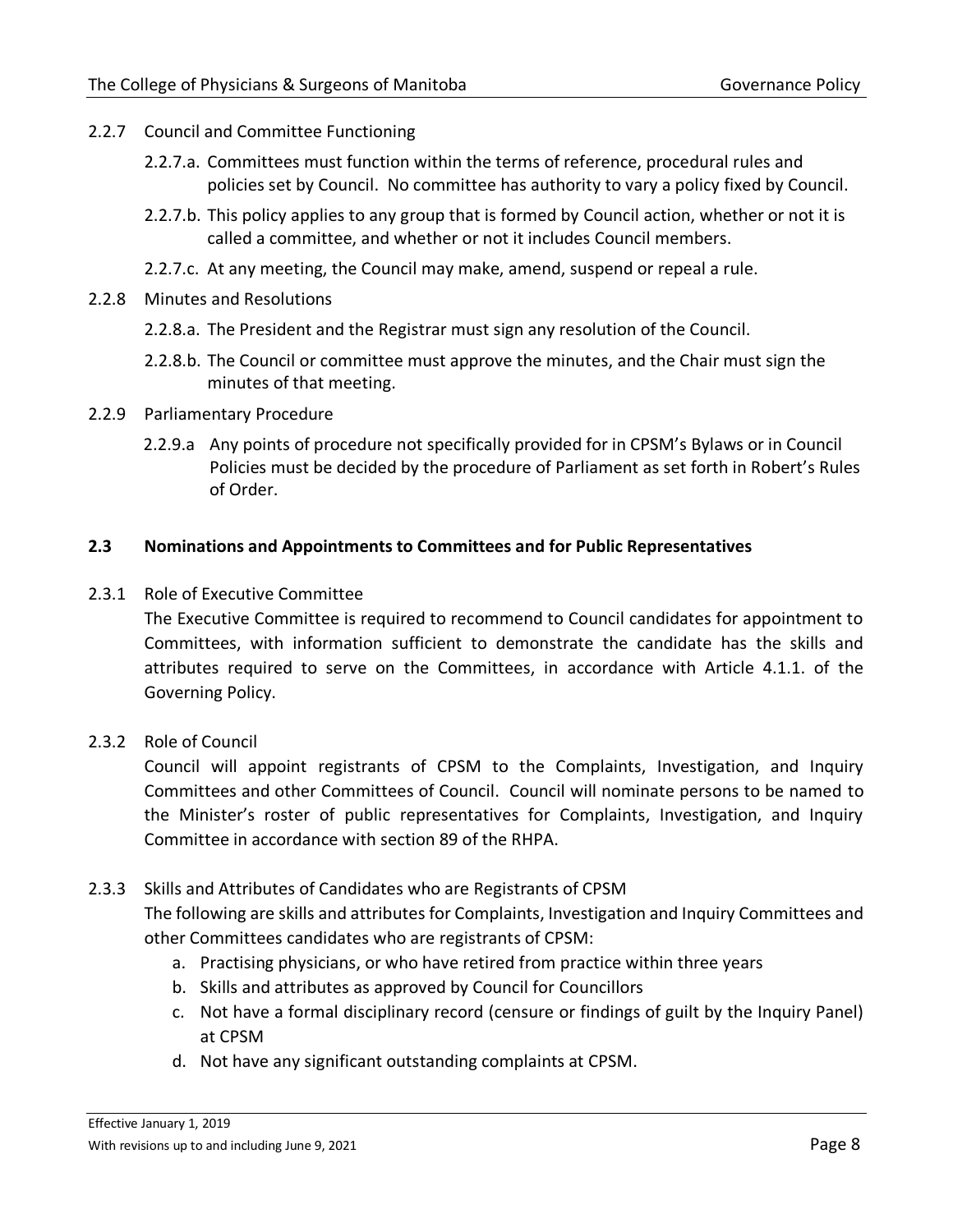The Executive Committee and Council may consider all factors listed at subsection 3.7 of the CPSM General Regulation, including the registrant's professional conduct history.

2.3.4 Criteria for Appointment for Candidates who are Public Representatives

To ensure that public representatives are truly public and separate from the medical profession, the following individuals are not eligible to be Complaint, Investigation, or Inquiry Committee Candidate Public Representatives for the purposes of being named to a roster to be given to the Minister for inclusion on its roster in accordance with section 89 of the RHPA:

- a. Previously or currently a member of a regulated health profession;
- b. Previously or currently employed by a health authority or hospital (unless in a minor non-health related capacity many years ago); or
- c. Previously or currently a consultant to a regulated health profession, health authority, or hospital.

This same criteria in this section applies for public representatives for Council and other committees.

2.3.5 Duration of Appointment

Appointments to the Complaints, Investigation, or Inquiry Committee may be made for the duration of one year or more, however, an appointment may be made for hearing one matter in the Inquiry Committee at the discretion of Council.

# <span id="page-8-0"></span>**3. APPROVAL OF FORMS**

# <span id="page-8-1"></span>**3.1 Council delegates to the Executive Committee the ability to approve forms required pursuant to the RHPA CPSM General Regulation**

The Executive Committee hereby approves the following forms:

- 3.1.1 Initial Registrant Registration application form Regulation s. 3.2(1) 1
- 3.1.2 Initial Registration Application form for external or visiting students Regulation s.3.2(5) 5
- 3.1.3 Conversion Application Form Regulation s.3.3
- 3.1.4 Application for Certificate of Practice Regulation s.4.4
- 3.1.5 Contract of Supervision Regulation s.4.12(5)(b)
- 3.1.6 Form for M3P drugs Regulation s.5.8(1)(a)
- 3.1.7 Form for Methadone Approval to prescribe methadone for opioid dependency or analgesia Regulation s.5.9(1)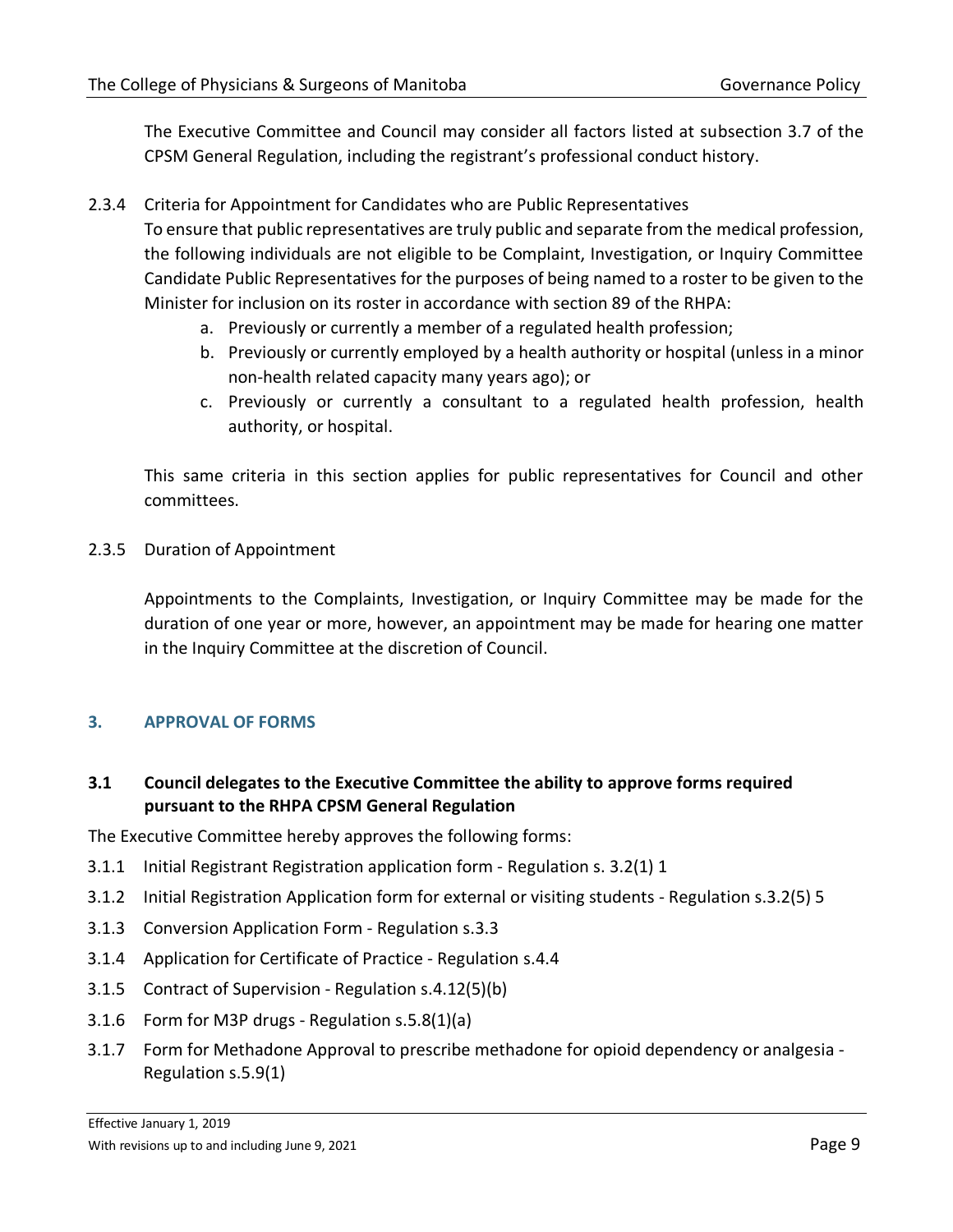3.1.8 Form for Suboxone Approval to prescribe Suboxone for opioid dependency – Regulation s.5.11

#### <span id="page-9-0"></span>**4. COMMITTEES OF COUNCIL AND TERMS OF REFERENCE**

#### <span id="page-9-1"></span>**4.1. Appointment of committee members**

- 4.1.1 Council must appoint the members of Council committees, and the Chair of each Council committee.
- 4.1.2 The President and President-Elect are ex-officio non-voting members of the Central Standards Committee and Program Review Committee. The President is also an ex officio non-voting member of the Finance, Audit and Risk Management Committee.
- 4.1.3 The Registrar is an ex officio non-voting member of all Council Committees, except:
	- 4.1.3.a the Central Standards, Complaints, Investigation, Inquiry, and Quality Improvement Committees, and
	- 4.1.3.b the Executive Committee when it is determining any appeal, reinstatement or adjudication matter.

#### <span id="page-9-2"></span>**4.2. Terms of office for committee and subcommittee members**

- 4.2.1 Subject to this section of the Policy or the terms of reference for a committee or subcommittee in this Part:
	- 4.2.1.a the term of office of all committee and subcommittee members is one year, except for public representatives appointed to a committee by government for a longer period that is not to exceed three years; and
	- 4.2.1.b for any committee on which they sit, the term of office of the President and President-Elect is two years.
- 4.2.2 Committee members are eligible for reappointment, unless otherwise set out in the terms of reference for the committee and subject to section 14(2) of the RHPA.

#### <span id="page-9-3"></span>**4.3. Vacancy on Council committee**

- 4.3.1 In between the annual meeting of Council, The Executive Committee may:
	- 4.3.1.a fill any vacancy occurring on any Council committee;
	- 4.3.1.b upon request of the chair of the Inquiry Committee, appoint individuals to Inquiry Committee;
	- 4.3.1.c appoint substitute members to Investigation Committee or Program Review Committee;
	- 4.3.1.d terminate the appointment of any person appointed to a Council committee;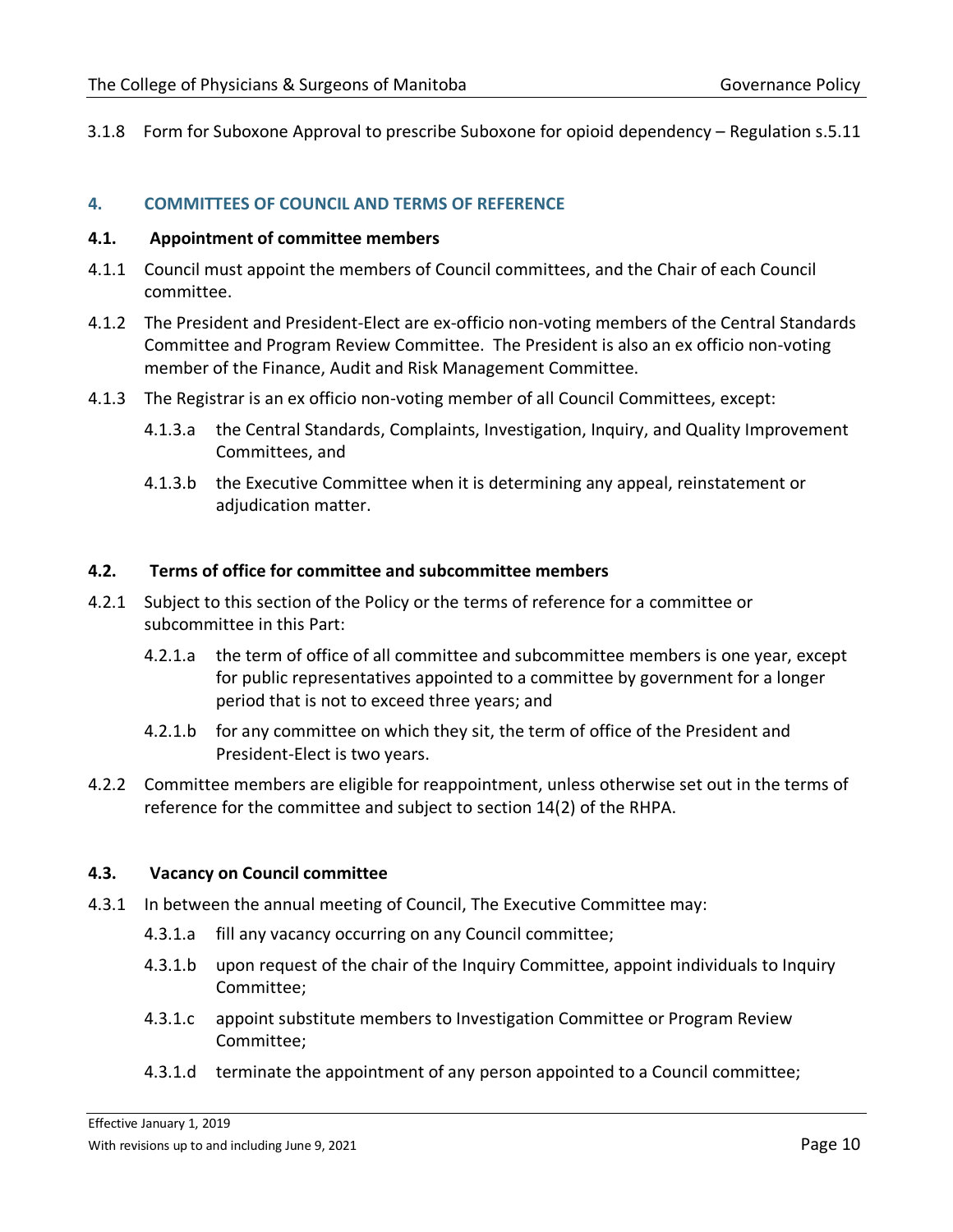- 4.3.1.e at any time, it is requested to do so, appoint a substitute member for a member of any Council committee, except the Executive Committee, who is disqualified from fulfilling their duties due to a conflict of interest, provided that the substitute member's participation on the committee is limited to the matter on which the conflict of interest exists.
- 4.3.2 For any substitution due to conflict of interest by a member of Executive Committee, Council must appoint the substitute member.

#### <span id="page-10-0"></span>**4.4. Entitlement to attend committee meetings**

- 4.4.1 All committee meetings are closed to the public, except:
	- 4.4.1.a Inquiry Panel hearings, which are open to the public unless otherwise ordered by the Inquiry Panel in accordance with section 122 of the RHPA; and
	- 4.4.1.b Reinstatement hearings held by Executive Committee, which are open to the public unless otherwise ordered by the Executive Committee that all or part of the hearing be held in private in accordance with the criteria set out in and the protections of privacy afforded to persons in Part 8 of the RHPA.

#### <span id="page-10-1"></span>**4.5. Duties of Committee Chair**

- 4.5.1 The chair of a committee must:
	- 4.5.1.a preside over all meetings of the committee;
	- 4.5.1.b report to the Council about the committee's activities, either directly or by delegation as required for time to time;
	- 4.5.1.c submit a written annual report of the committee's activities to the Council; and
	- 4.5.1.d carry out other duties as the Council may direct.

#### <span id="page-10-2"></span>**4.6. Quorum for Council Committees**

- 4.6.1 The quorum for Council Committees is:
	- 4.6.1.a when sitting as a panel of the whole committee three members, at least one of whom is a public representative;
	- 4.6.1.b when the committee is comprised of three members three members, at least one of whom is a public representative; and
	- 4.6.1.c in all other circumstances, a majority of the voting members of the committee.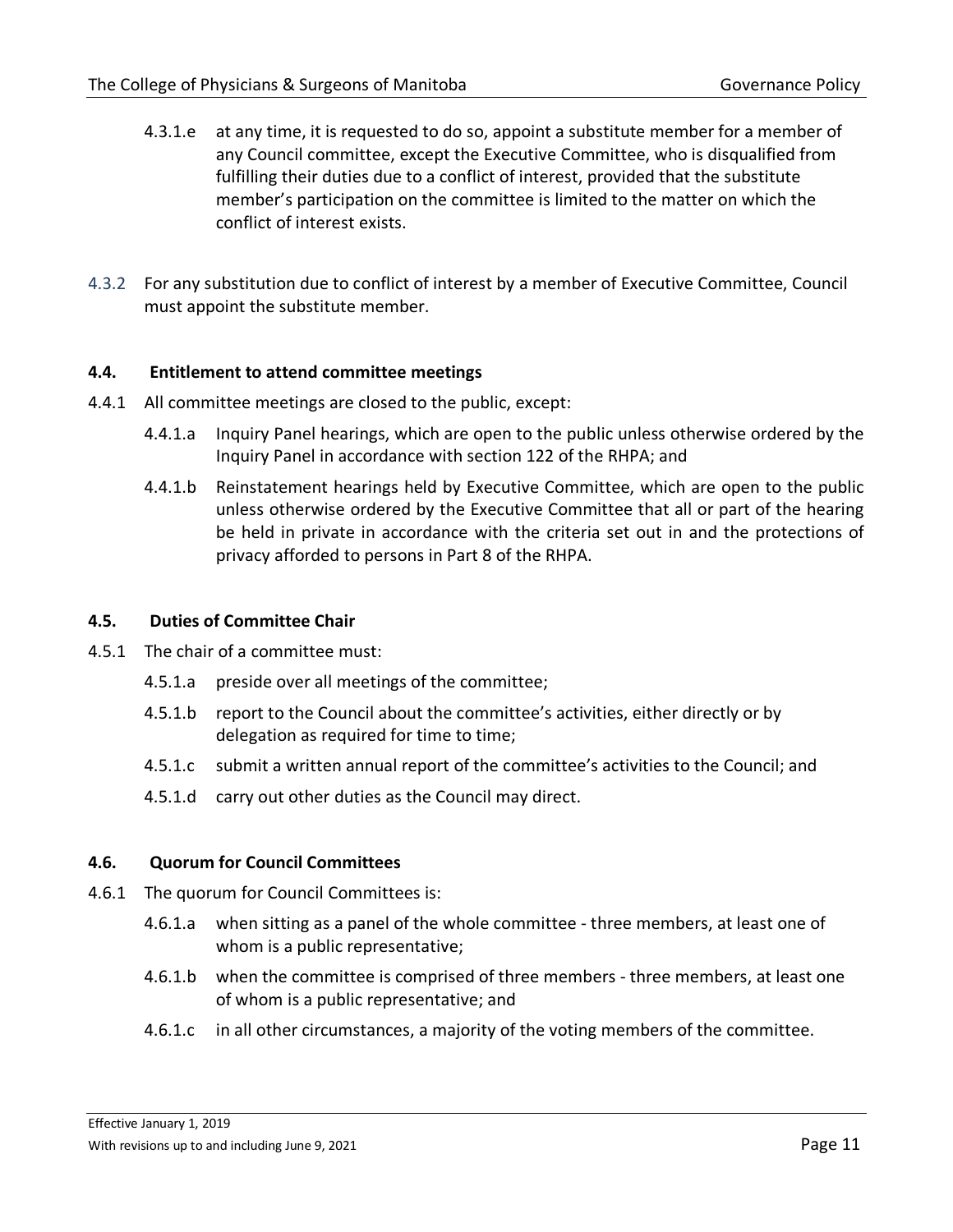4.6.2 To determine the number of committee members for quorum purposes, all ex-officio voting members of the committee must be included, but the Registrar and any other non-voting member of the committee must not be included.

#### <span id="page-11-0"></span>**4.7. Procedural Matters Respecting Committees of Council**

- 4.7.1 Subject to statutory requirements, each Council committee must adhere to the procedural requirements of the RHPA and those established in the bylaws or this policy approved by Council.
- 4.7.2 A committee may meet and conduct business in person, or by video, telephone conference, web casting, or an equivalent mechanism.
- 4.7.3 If, in the opinion of the chairperson of the committee a matter requires immediate attention by the committee, and if, in the opinion of the chairperson, the matter can be adequately addressed by providing information to the committee electronically or in writing, with the committee voting on a resolution included in the information by mail or by specified electronic means, the chairperson may provide such information to the members of the committee, and allow a time for response that is, in the opinion of the chairperson, sufficient to permit the committee members to respond.
- 4.7.4 In order to constitute quorum of the committee, a majority of the voting members of the committee must have voted on the resolution by specified electronic means by the time for response established by the person who called the meeting.

#### <span id="page-11-1"></span>**4.8. Subcommittees of Council Committees**

- 4.8.1 Upon the request of a Council committee, Council may establish a subcommittee of that committee and fix the terms of reference for the subcommittee. A Council committee may appoint the members of its subcommittees in accordance with the terms of reference for the subcommittee except the subcommittees of the Central Standards Committee must be appointed by Council.
- 4.8.2 Subcommittees must operate pursuant to the requirements established in the Bylaws and in Council policies.
- 4.8.3 Terms of reference for each subcommittee, other than the terms of reference for the subcommittees of Central Standards Committee which are set out in this Governance Policy, may be recommended by the subcommittee but must be approved by the Council committee overseeing the subcommittee, and must include:
	- 4.8.3.a Purpose of the subcommittee;
	- 4.8.3.b Composition of the subcommittee; and
	- 4.8.3.c Term of office for subcommittee members if the duration of the term is other than a one-year term.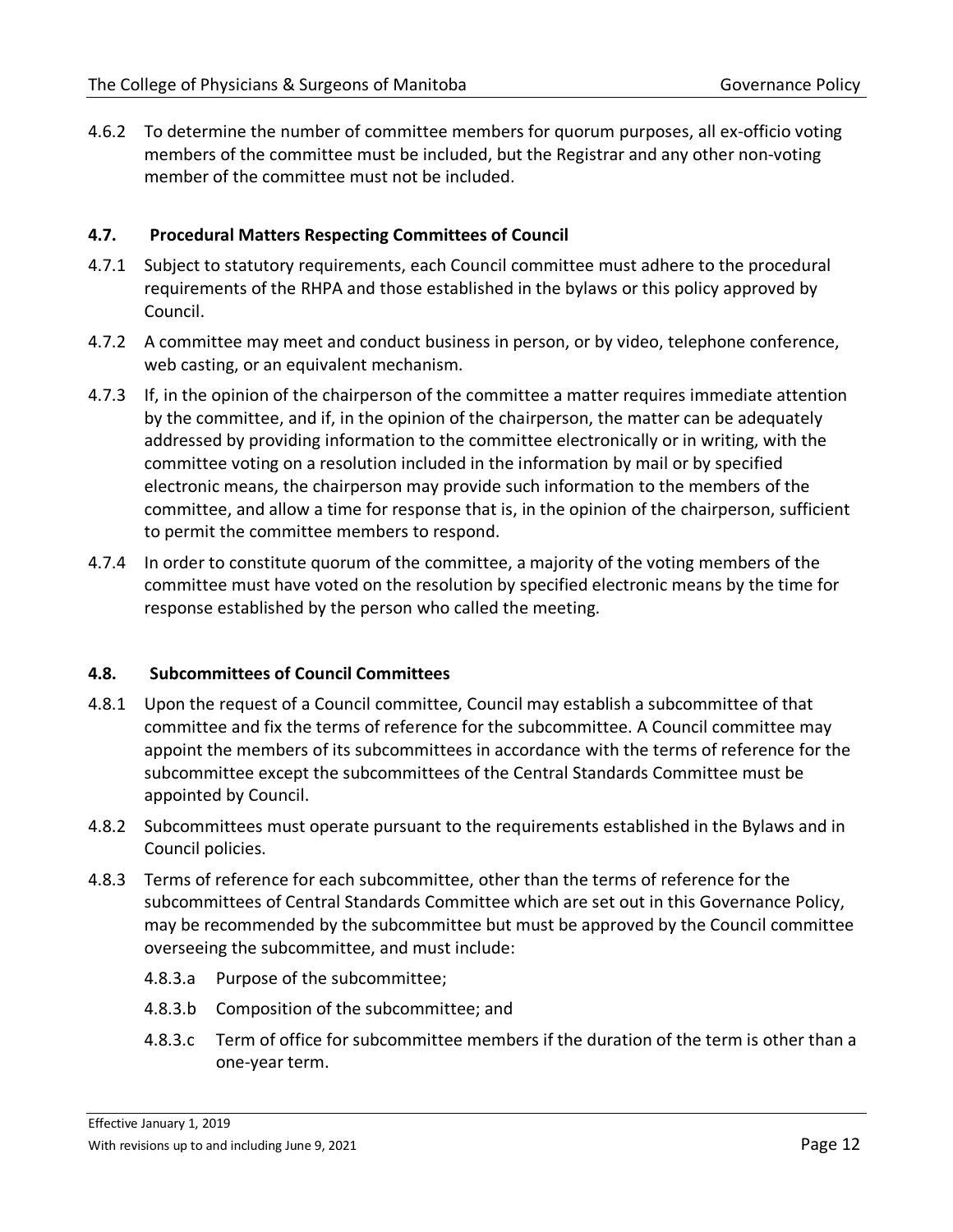#### **4.9. Finance, Audit and Risk Management Committee Terms of Reference**

- 4.9.1. Authority
	- 4.9.1.a. In accordance with the RHPA, The Affairs of the College Bylaw, the Code of Ethics, and policies approved by Council and the authority delegated to the Finance, Audit and Risk Management Committee by Council pursuant to section 17 of the RHPA to make investment decisions on behalf of CPSM.
- 4.9.2. Purpose
	- 4.9.2.a. The purpose of the Finance, Audit and Risk Management Committee is to assist Council in its oversight of:
		- 4.9.2.a.i. the financial operations and investment activities of CPSM;
		- 4.9.2.a.ii. the integrity of CPSM's financial planning;
		- 4.9.2.a.iii. the quality and objectivity of CPSM's financial reporting and controls;
		- 4.9.2.a.iv. the independence, qualifications, and appointment of the external auditor;
		- 4.9.2.a.v. the performance of the external auditor; and
		- 4.9.2.a.vi. the effectiveness of CPSM's risk management practices.

#### 4.9.3. Responsibilities

- 4.9.3.a. The Audit and Risk Management Committee shall have the following duties and responsibilities:
	- 4.9.3.a.i. Financial Management and Reporting
		- 4.9.3.a.i.I. Periodic review of CPSM's investments and investment strategies, and approval of investment decisions in accordance with Council policies, as set out in the Affairs of the College Bylaw, the Code of Ethics and the Governance Policies.
		- 4.9.3.a.i.II. An annual report for the Council as to Registrar compliance with Financial and Investment provisions of this Governance Policy.
		- 4.9.3.a.i.III. Current information for the Council on significant new developments in accounting principles for not-for-profits or relevant rulings of regulatory bodies that affect the organization.
		- 4.9.3.a.i.IV. Review of CPSM's annual financial plan (Operating budget) and recommend approval to Council.
		- 4.9.3.a.i.V. Review the appropriateness of the rates and amounts of honoraria and stipends to be paid by CPSM.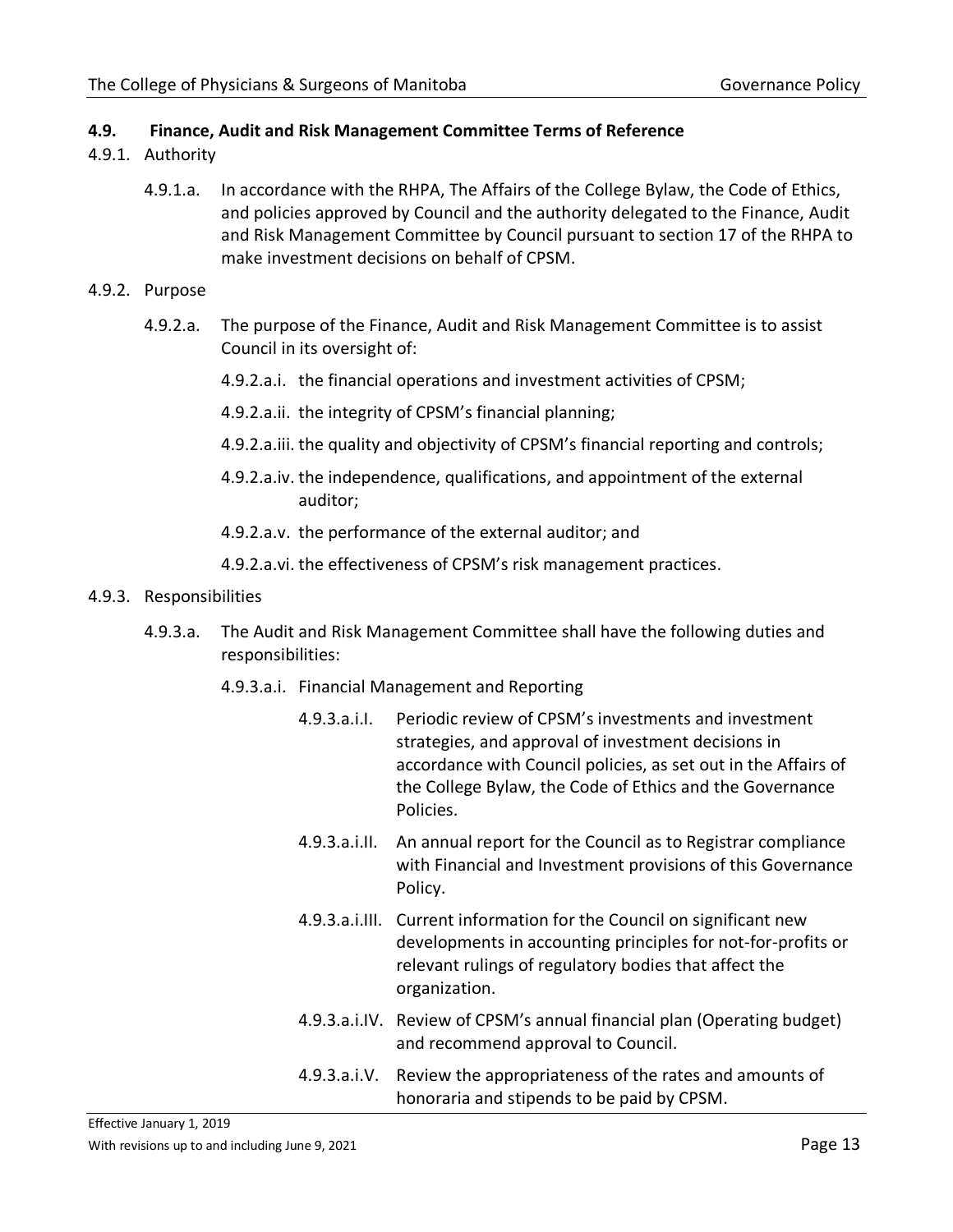- 4.9.3.a.i.VI. Periodic review of CPSM's financial operations, and report to Council on any significant financial results.
- 4.9.3.a.i.VII. An annual report to Council on the appropriation of reserves in accordance with Council policies, including recommendation on any significant changes to the reserves.
- 4.9.3.a.i.VIII. A self-monitoring report on the appropriateness of the Council's own spending based on criteria in the Council policy on Council expenses, including periodic random audit of the Council members' expenses, including honoraria and stipends.

#### 4.9.3.a.ii. External Audit

- 4.9.3.a.ii.I. Recommendation for the annual registrants' meeting decision on the appointment of an independent financial auditor.
- 4.9.3.a.ii.II. Recommendation for the annual registrants' meeting approval of the audited financial statements.
- 4.9.3.a.ii.III. Review and discuss the annual audit plan with the external auditor, including the auditors' independence, materiality levels, areas of focus, engagement fees, and other matters of significance.
- 4.9.3.a.ii.IV. An opinion for the Council, based on evidence required by the external auditor, as to whether the independent audit of CPSM was performed in an appropriate manner, including the authority to meet independently with CPSM's auditors.
- 4.9.3.a.ii.V. An annual report to Council highlighting the committee's review of the audited financial statements and any other significant information arising from their discussions with the external auditor.

#### 4.9.3.a.iii. Risk Management

- 4.9.3.a.iii.I. Periodic review of CPSM's risk assessments on operational, financial, reputational, regulatory, and IT and cyber security risks, and evaluate risk mitigation strategies and activities.
- 4.9.3.a.iii.II. Annual evaluation as to whether CPSM is meeting its legislative duties under the RHPA.
- 4.9.3.a.iii.III. Annual review of CPSM's disaster recovery and business continuity plans.
- 4.9.3.a.iii.IV. Yearly assessment of the adequacy of CPSM's insurance coverages.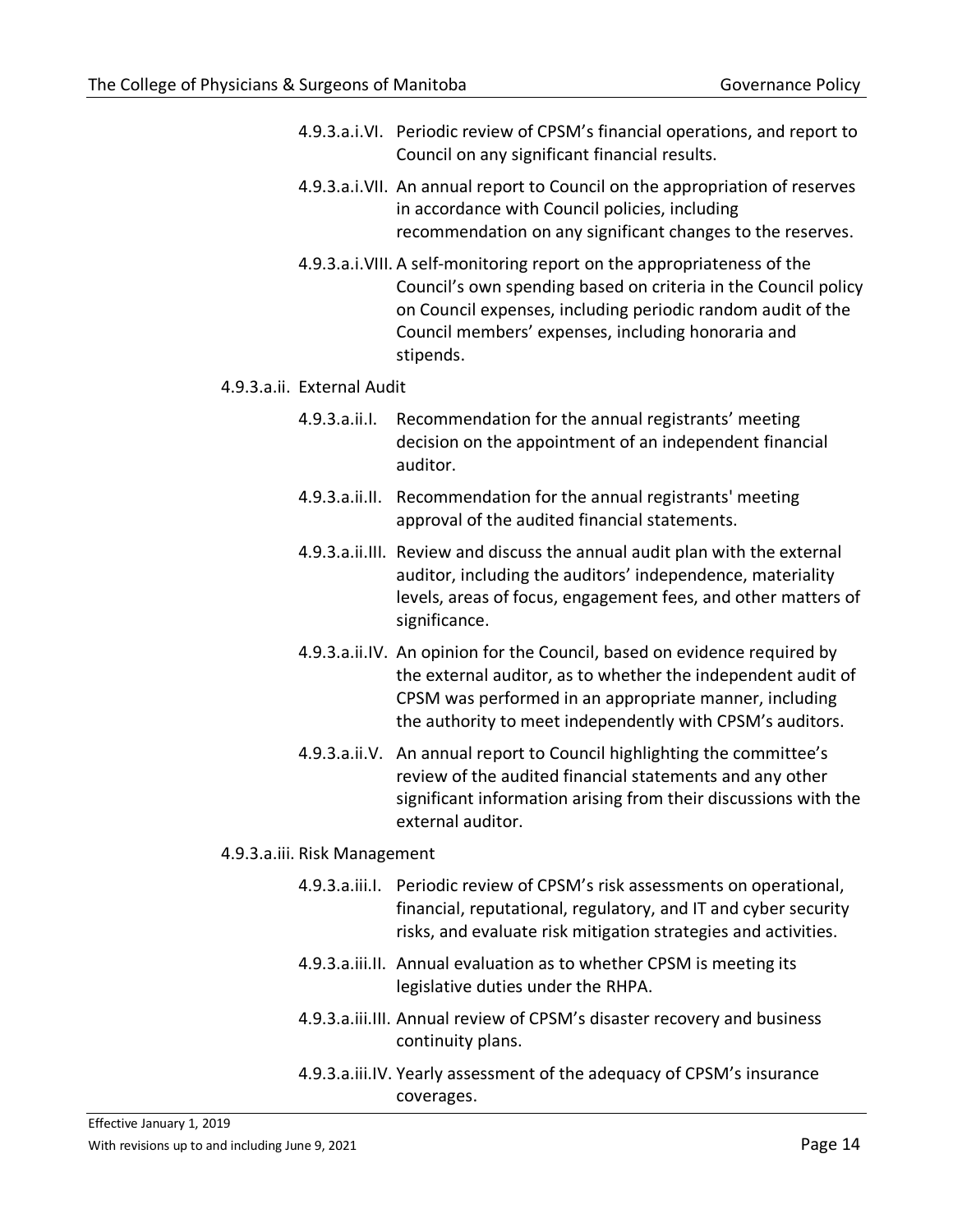# 4.9.4. Composition

- 4.9.4.a. Finance, Audit and Risk Management Committee shall consist of:
	- 4.9.4.a.i. The President Elect/Treasurer;
	- 4.9.4.a.ii. At minimum two other registrants;
	- 4.9.4.a.iii. A public representative who is a qualified accountant;
	- 4.9.4.a.iv. A person who is either a registrant or non-registrant with significant experience in risk management;
	- 4.9.4.a.v. Additional public representatives as required to ensure one third representation by public representatives; and
	- 4.9.4.a.vi. The President and Registrar as non-voting, ex officio committee members.
- 4.9.5. The President-Elect/Treasurer shall serve as the chair of the Finance, Audit and Risk Management Committee.
- 4.9.6. The Finance, Audit and Risk Management Committee shall review its Terms of Reference on a yearly basis to ensure its continued effectiveness and recommend to Council any changes that are deemed necessary.

# <span id="page-14-0"></span>**4.10. Executive Committee Terms of Reference (AM03/19)**

- 4.10.1 Authority
	- 4.10.1.a In accordance with the RHPA, the Affairs of the College Bylaw, the Code of Ethics, and policies approved by Council and the following authority delegated to Executive Committee by Council pursuant to section 17 of the RHPA to:
		- 4.10.1.a.i Employ, terminate, discipline or change the conditions of employment of the Registrar.
		- 4.10.1.a.ii Hear and determine matters in accordance with the procedures set out in Part F of the Affairs of the College Bylaw and the Code of Ethics.
		- 4.10.1.a.iii The committee has authority delegated by Council to take the necessary actions, to hear and to determine appeals and reinstatement applications and other adjudicative matters.
		- 4.10.1.a.iv The committee has authority delegated by Council to approve forms where approval is required by the RHPA, as set out in the Governance Policy.
		- 4.10.1.a.v The committee has the authority delegated by Council to direct a registrant to complete a specific course of action or supervised practical experience, on the advice of the Central Standards Committee pursuant to section 182(4) of the RHPA.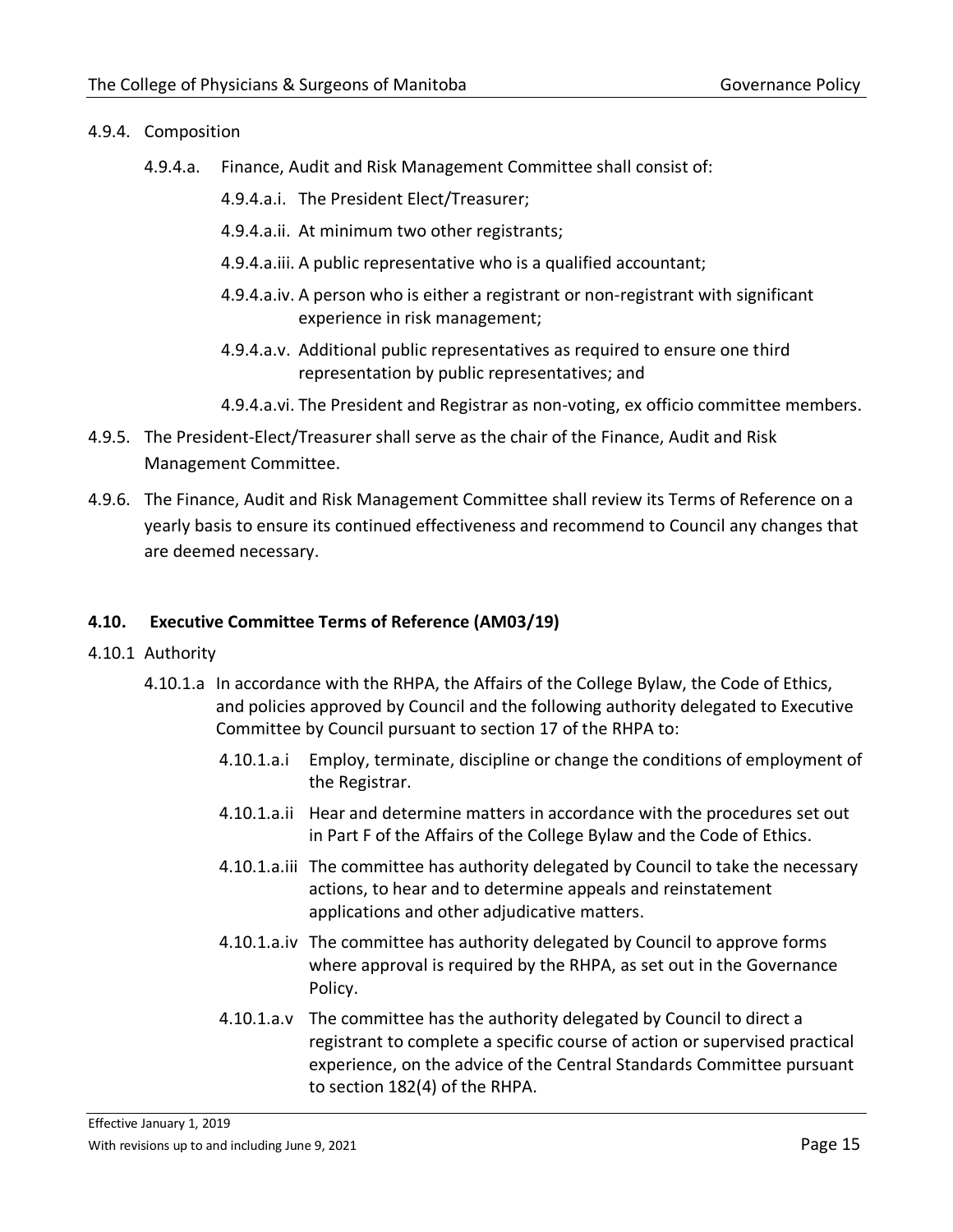- 4.10.1.a.vi The committee has the authority to appoint practice auditors pursuant to section 135(1) of the RHPA. If an auditor is required to be appointed between meetings of the Executive the Chair may appoint the auditor(s) and provide the name for ratification at the next committee meeting and issue them identification cards. (AM03/19)
- 4.10.1.a.vii Give direction to a registrant pursuant to section 182(4) of the RHPA.

#### 4.10.2 Purpose

- 4.10.2.a The purpose of the Executive Committee is to
	- 4.10.2.a.i Carry out its authority pursuant to the RHPA and as delegated to it by Council in this Governance Policy.
	- 4.10.2.a.ii At the discretion of the President, provide alternatives and options for the Council's consideration on any matter.
	- 4.10.2.a.iii Provide advice to the Council President on agenda development for Council.
	- 4.10.2.a.iv At the discretion of the President, provide advice to the Registrar on any matter.
	- 4.10.2.a.v Evaluate the Registrar's performance and provide a summary to Council annually.
	- 4.10.2.a.vi With respect to nominations and appointments:
		- 4.10.2.a.vi.1 By no later than November 15 in every even-numbered year, provide a report to Council recommending at least one nominee for the office of President-Elect.
		- 4.10.2.a.vi.2 At least 14 days before the date of each annual meeting of the Council, provide Council with a list of nominees for:
			- 4.10.2.a.vi.2.1 officers of CPSM (excluding the Registrar) indicating, where appropriate, the reappointment of officers who have been elected for a two-year term,
			- 4.10.2.a.vi.2.2 members of Council Committees, excluding those members of committees who are Public Representatives serving a three-year term appointment,
			- 4.10.2.a.vi.2.3 chairs of the Council Committees, and
			- 4.10.2.a.vi.2.4 the Councilor appointed as Investigation Chair of CPSM.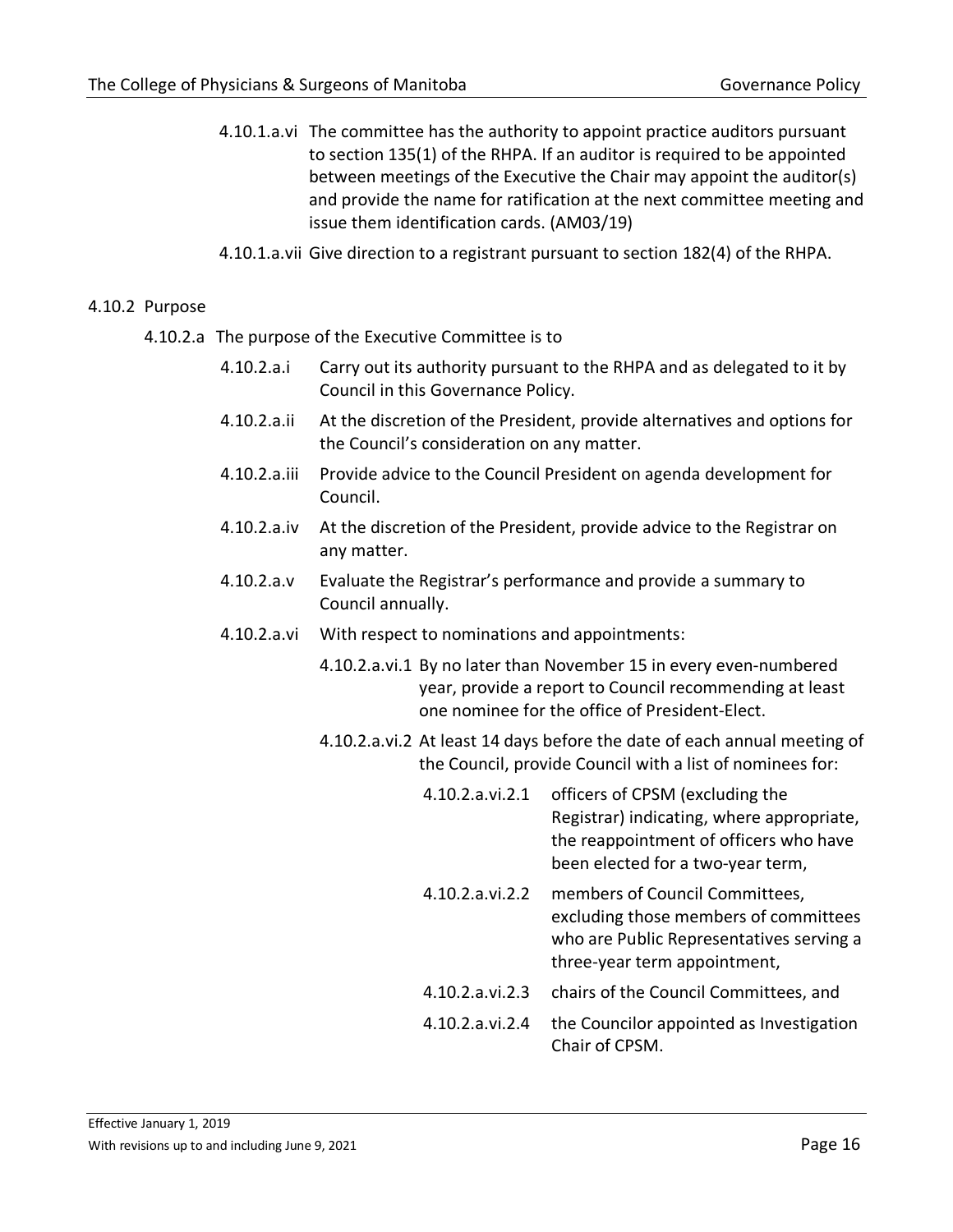4.10.2.a.vi.3 By no later than the first Tuesday in April of each year in which a public representative is to be appointed by Council, recommend to Council at least as many candidates as there are vacancies, with information sufficient to demonstrate that the proposed candidate has the skills and attributes which meet the criteria fixed by Council for public representatives.

- 4.10.2.a.vi.4 By no later than June 1 of each year, recommend to Council candidates for appointment to Inquiry Committee, with information sufficient to demonstrate the candidate has the skills and attributes required to serve on the committee.
- 4.10.2.a.vi.5 When requested by the Registrar, recommend to Council candidates for appointment to the list of CPSM practice auditors, with information sufficient to demonstrate that the candidate meets the criteria established by Council for such appointment.

# 4.10.3 Composition

- 4.10.3.a The Executive Committee shall consist of:
	- 4.10.3.a.i the President, the President Elect/Treasurer and the Past-President;
	- 4.10.3.a.ii At least two Public Representatives who are Councillors;
	- 4.10.3.a.iii One additional physician registrant of Council.; and
	- 4.10.3.a.iv The Registrar as an ex officio, non-voting member except when Executive Committee is determining an appeal, reinstatement or adiudication role.
- 4.10.3.b The President of the Council shall serve as the Executive Committee Chair.

#### <span id="page-16-0"></span>**4.11. Complaints Committee Terms of Reference**

#### 4.11.1 Authority

4.11.1.a In accordance with the RHPA, *The Prescription Drugs Costs Assistance Act*, this Governance Policy and polices approved by Council.

#### 4.11.2 Purpose

4.11.2.a To sit in panels pursuant to s. 92.1 of the RHPA and this Governance Policy to review complaints and other matters referred to it pursuant to the RHPA in accordance with the RHPA and the procedures set out in Part I of this Governance Policy,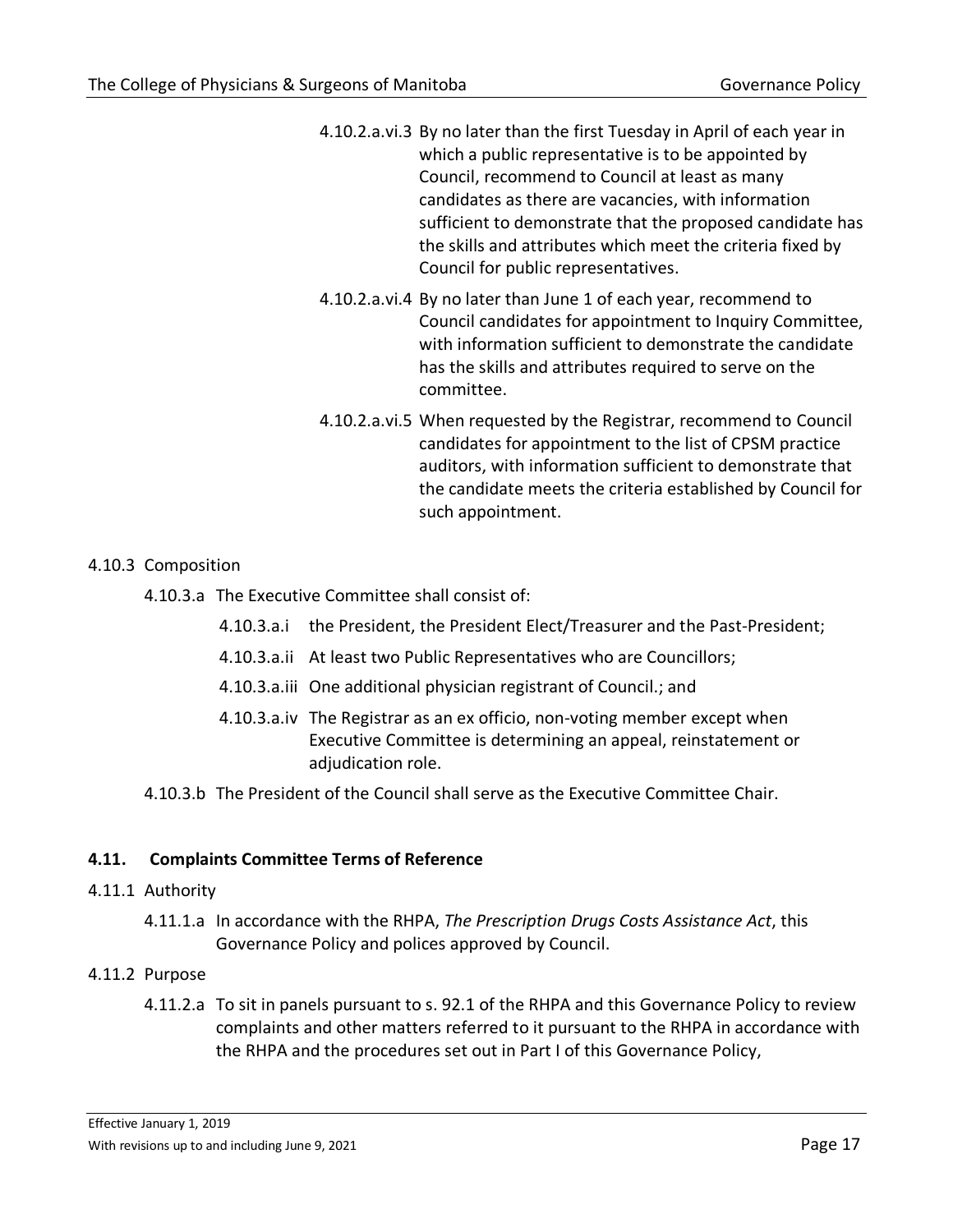# 4.11.3 Composition

- 4.11.3.a The Complaints Committee shall consist of:
	- 4.11.3.a.i The Chair, who must be a Councilor;
	- 4.11.3.a.ii At least two Public Representatives appointed in accordance with s. 89 of the Regulated Health Professions Act; and
	- 4.11.3.a.iii At least two regulated registrants of CPSM.
- 4.11.3.b At least one third of the persons appointed to the Complaints Committee must be Public Representatives and no person shall be eligible to be a member of the Complaints Committee for a period of greater than six years.
- 4.11.3.c The term of office of the Complaints Committee public representatives appointed by government is three years.

#### <span id="page-17-0"></span>**4.12. Investigation Committee Terms of Reference (AM03/19)**

- 4.12.1 Authority
	- 4.12.1.a In accordance with the RHPA, the Affairs of the Bylaw, the Code of Ethics, and policies approved by Council.
	- 4.12.1.b Pursuant to subsection 17(1) of the RHPA, Council has delegated authority to the Investigation Committee to issue identification cards to investigators appointed under section 96 of the RHPA.

#### 4.12.2 Purpose

4.12.2.a The Investigation Committee investigates matters referred to it pursuant to the RHPA and disposes of those matters within the scope of the jurisdiction granted to it in the RHPA.

#### 4.12.3 Composition

- 4.12.3.a Investigation Committee shall consist of:
	- 4.12.3.a.i A Chair who must be a Councilor;
	- 4.12.3.a.ii At least one Public Representative appointed in accordance with s. 89 of the Regulated Health Professions Act; and
	- 4.12.3.a.iii At least one regulated registrant of CPSM.
- 4.12.3.b At least one third of the persons appointed to the Investigation Committee must be Public Representatives, and no person shall be a member of the Investigation Committee for a period of greater than six years.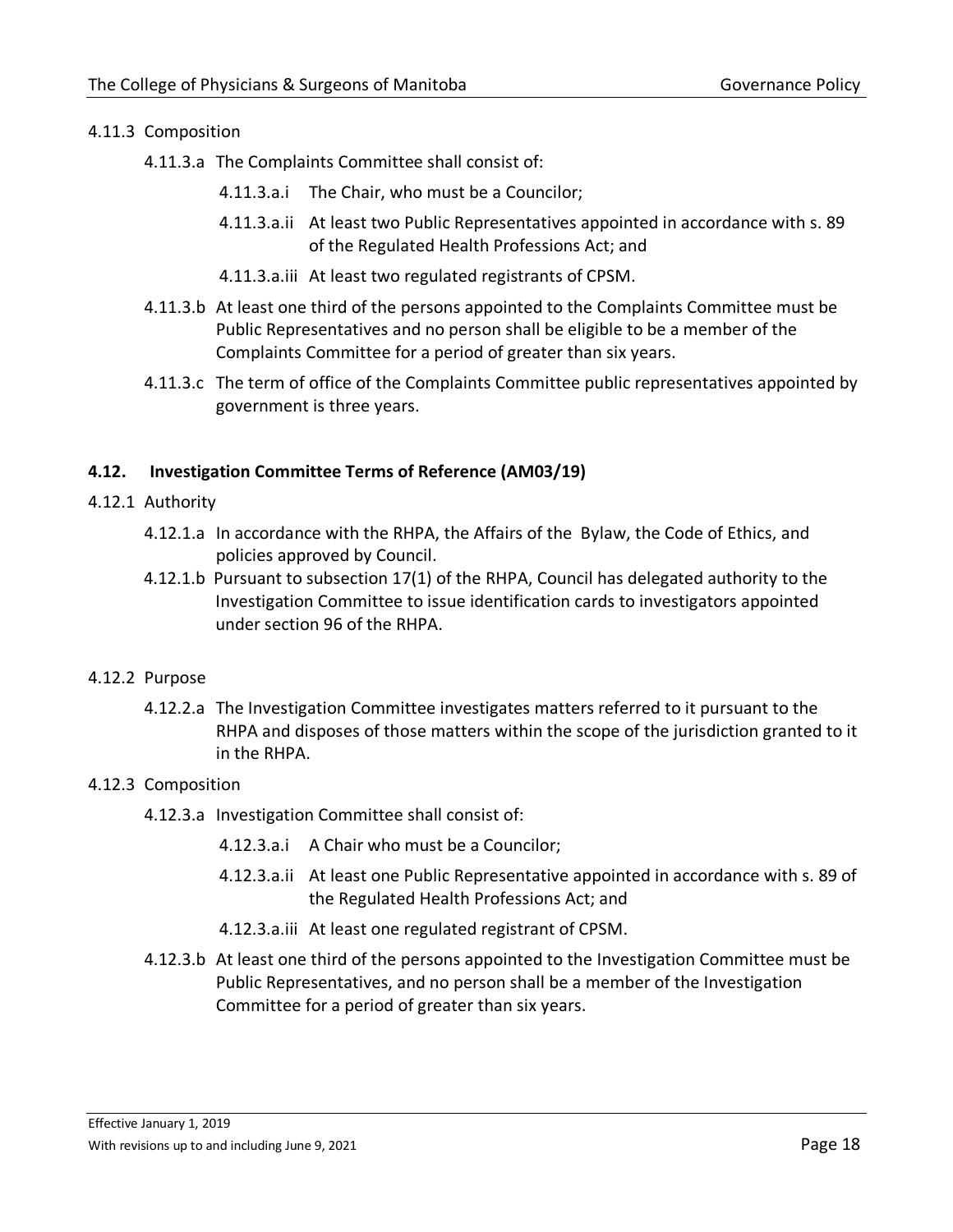#### <span id="page-18-0"></span>**4.13. Inquiry Committee Terms of Reference**

#### 4.13.1 Authority

- 4.13.1.a In accordance with the RHPA, the Affairs of the College Bylaw, the Code of Ethics, and policies approved by Council.
- 4.13.2 Purpose
	- 4.13.2.a The Inquiry Committee is responsible for holding hearings on matters referred to it by the Investigation Committee and making disciplinary decisions about the conduct of investigated registrants in accordance with the RHPA.

#### 4.13.3 Composition

- 4.13.3.a The Inquiry Committee is to be appointed by Council to sit in panels in accordance with sections 114(1) and 115 of the RHPA and shall consist of:
	- 4.14.3.a.i A registrant who is Chair;
	- 4.14.3.a.ii One or more registrants of CPSM or former registrants of CPSM, one of whom shall be appointed as Vice Chair; and
	- 4.14.3.a.iii One or more public representatives appointed in accordance with s. 89 of the Regulated Health Professions Act who must make up at least one third of the committee's membership.
- 4.13.3.b The term of office of the Inquiry Committee Chair is two years.

#### <span id="page-18-1"></span>**4.14. Central Standards Committee Terms of Reference**

- 4.14.1 Purpose
	- 4.14.1.a The Central Standards Committee is responsible to:
		- 4.14.1.a.i Supervise the quality of the practice of medicine by physicians in Manitoba.
		- 4.14.1.a.ii Supervise Area Standards Subcommittees and Hospital Standards Subcommittees.
		- 4.14.1.a.iii Supervise a surgical and medical review subcommittee.
		- 4.14.1.a.iv Supervise the Maternal and Perinatal Health Standards Subcommittee.
		- 4.14.1.a.v Supervise the Child Health Standards Subcommittee.
		- 4.14.1.a.vi Supervise Quality Improvement Subcommittee.
		- 4.14.1.a.vii Supervise the Provincial Standards Subcommittees approved by Council.
		- 4.14.1.a.viii To provide an approved process to assess one or more of the registrant's professional knowledge, behaviours, skills (including, communication skills, and practice management skills), and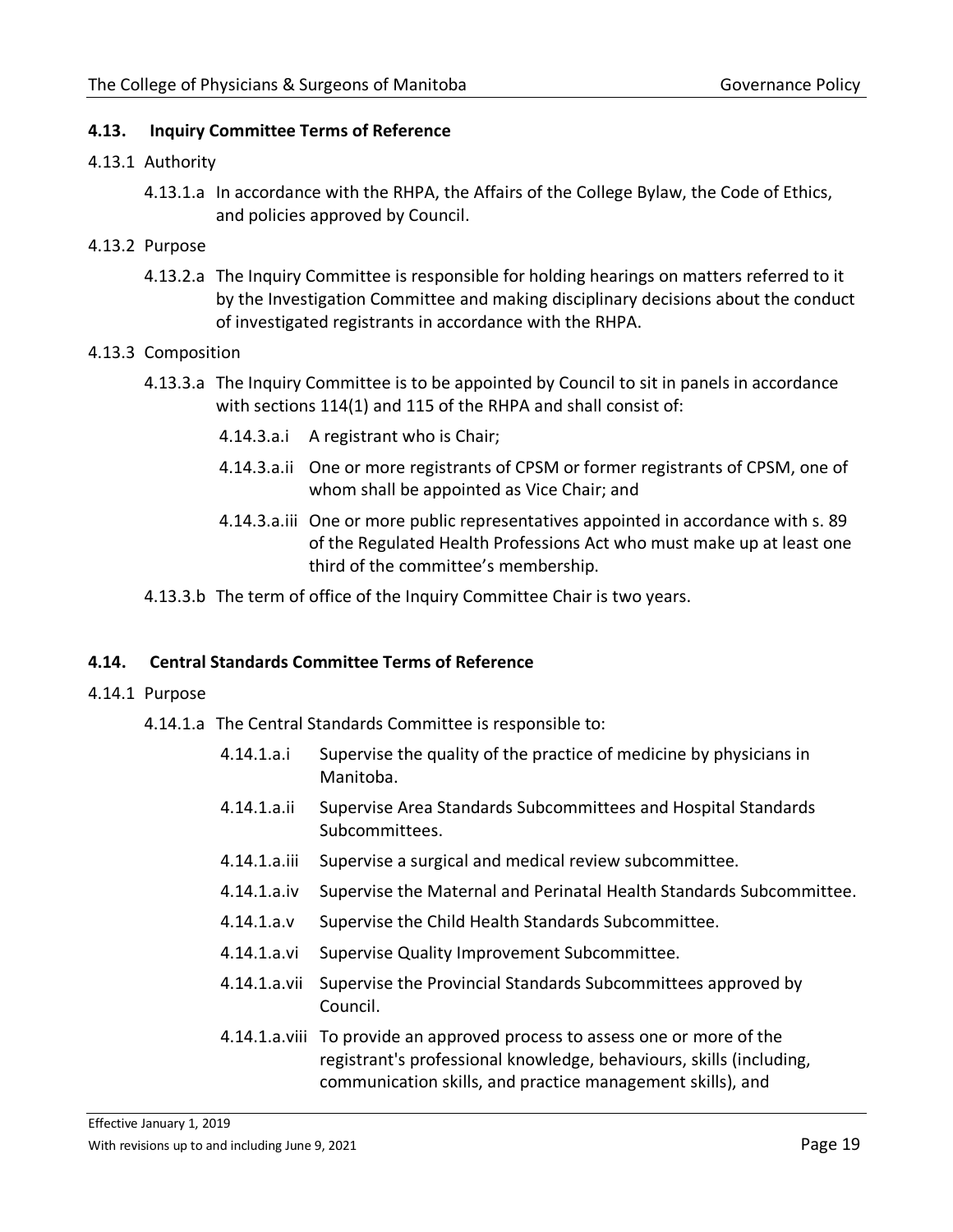professional ethics.

- 4.14.1.a.ix To facilitate the operation and oversee the administration of the College of Physicians and Surgeons of Manitoba Quality Improvement Program to assess a registrant in one or more of the following:
	- 4.14.1.a.ix.1 Professional knowledge, behaviours and skills;
	- 4.14.1.a.ix.2 Communication skills;
	- 4.14.1.a.ix.3 Practice management skills; and
	- 4.14.1.a.ix.4 Professional ethics.

#### 4.14.2 Composition

- 4.14.2.a Central Standards Committee shall consist of:
	- 4.14.2.a.i A Councillor who is a regulated registrant who is a practicing physician who shall be Chair;
	- 4.14.2.a.ii at least two regulated registrants who are practicing physicians;
	- 4.14.2.a.iii at least one regulated associate registrant;
	- 4.14.2.a.iv representatives of other health care disciplines as Council may authorize annually;
	- 4.14.2.a.v a physician-designate of the Vice Dean, Continuing Competency and Assessment, Rady Faculty of Health Sciences; and
	- 4.14.2.a.vi the President and President-Elect as ex-officio non-voting members;
	- 4.14.2.a.vii At least one third of voting members be public representatives.

#### 4.14.3 Authority

- 4.14.3.a The Central Standards Committee has the authority to:
	- 4.14.3.a.i Establish and administer programs, panels, and committees to oversee the practice of quality medicine.
	- 4.14.3.a.ii Annually ratify members of all subcommittees, programs and panels under the auspices of the Standards Committee, including any changes to membership between the annual submissions.
	- 4.14.3.a.iii Where it deems it appropriate to do so, refer a registrant to a specific course of studies or supervised practical experience and, if the registrant does not participate as requested, make a report pursuant to s. 182(4) of the RHPA recommending that the registrant be directed to participate.
	- 4.14.3.a.iv Refer a matter to the Registrar in accordance with the Bylaws of CPSM.
	- 4.14.3.a.v Refer a matter to the Investigation Committee in accordance with policies of Council.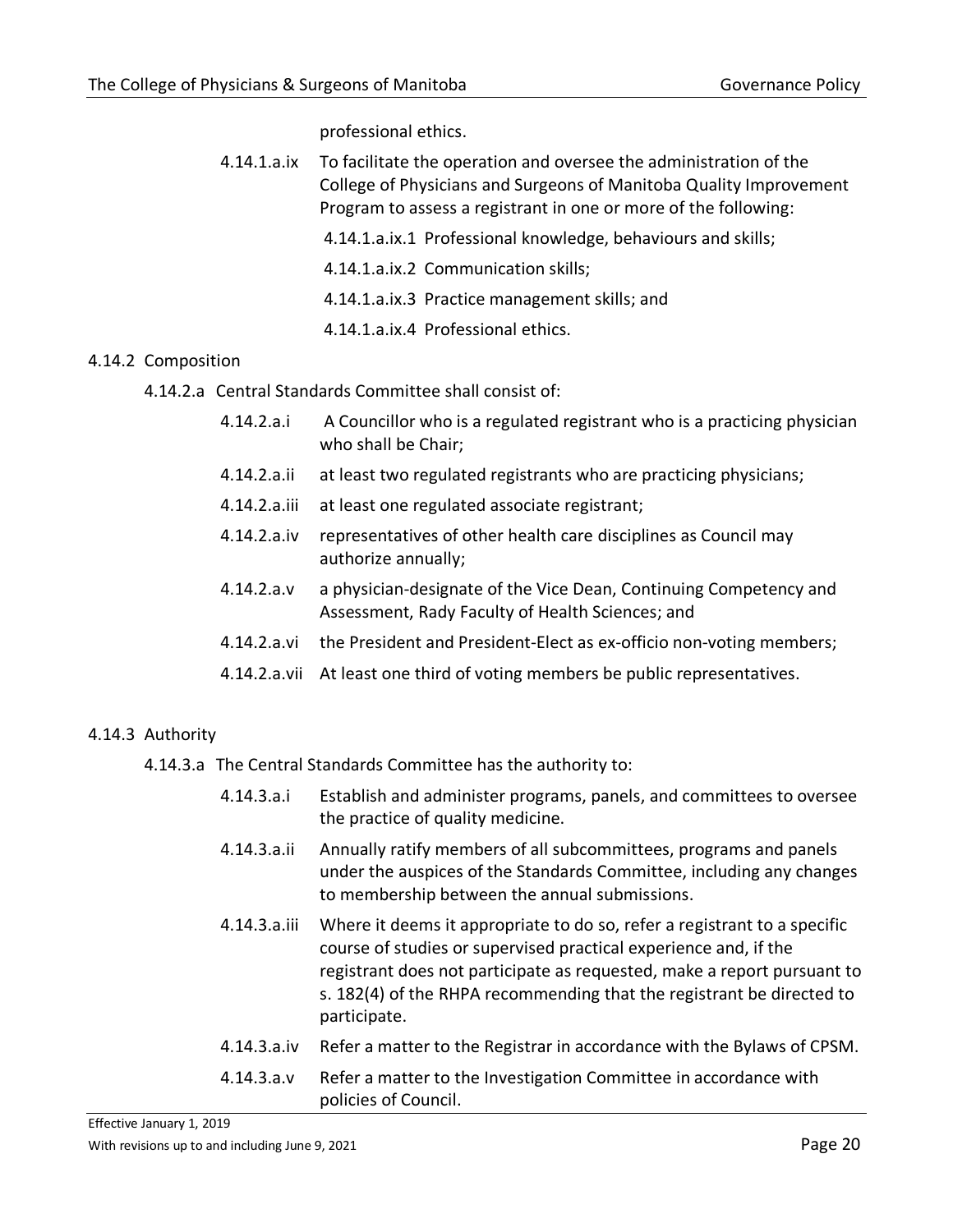- 4.14.3.a.vi Accept an undertaking from a physician and monitor that undertaking in accordance with the Bylaws of CPSM.
- 4.14.3.a.vii Where a review by the QI Program identifies a physician for whom further assessment and/or education is required, the subcommittee may provide advice to the physician regarding practice enhancement and quality improvement.
- 4.14.3.a.viii To assist with compliance with the QI Program where reasonable and to enforce compliance where necessary except that if the QI Committee is of the opinion a matter should be referred to the Registrar pursuant to s. 10.10(1) of the CPSM General Regulation.
- 4.14.3.a.ix The subcommittee has the authority to grant exemptions and deferrals as permitted by the CPSM General Regulation.
- 4.14.3.b *Evidence Act* Protection
	- 4.14.3.b.i The Central Standards Committee operates within section 182 of the RHPA and the Bylaws of CPSM. Pursuant to the *Medical Research Committees Regulation*, the Central Standards Committee is specifically identified as an approved Committee for the purposes of s. 9 of *The Evidence Act.*
- 4.14.3.c Appeal Rights
	- 4.14.3.c.i With the exception of decisions of the Central Standards Committee on accreditation of non-hospital medical/surgical facilities, decisions of the Central Standards Committee and its subcommittees are for the purpose of education and are not subject to a right of appeal.
- 4.14.3.d Referral to the Registrar
	- 4.14.3.d.i Where a matter is brought to the attention of the Chair of the Central Standards Committee, including a referral by a subcommittee or its chair, that in the opinion of the Chair of the Central Standards Committee should be referred immediately to the Registrar for further action or referral to an external organization in accordance with the RHPA, its regulations and CPSM Bylaws and policies, the Chair has the authority to make an immediate referral to the Registrar. Any such referral should be brought to the attention of the Central Standards Committee at its next meeting for information.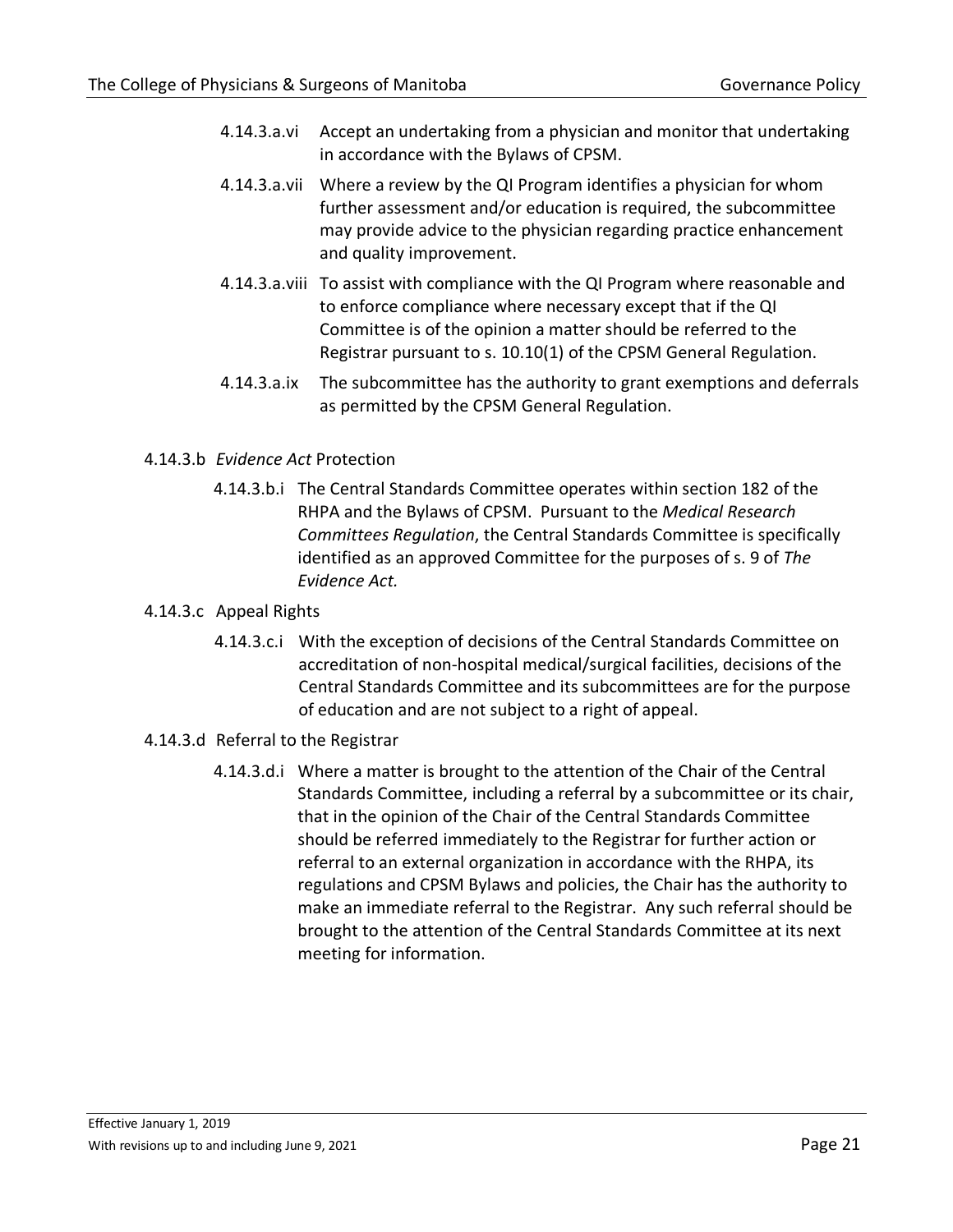#### <span id="page-21-0"></span>**4.15. Subcommittees of the Central Standards Committee Terms of Reference**

- 4.15.1 Maternal & Perinatal Health Standards Subcommittee
	- 4.15.1.a Purpose
		- 4.15.1.a.i The purpose of the Maternal & Perinatal Health Standards Subcommittee is to maintain and improve the quality of medical practice as related to maternal and perinatal health through peer review and analysis and through education rather than discipline, including:
			- 4.15.1.a.i.1 making recommendations to Central Standards Committee on any matter pertinent to the monitoring and improvement of the quality of obstetrical and neonatal care in Manitoba.
			- 4.15.1.a.i.2 Recommending that Central Standards Committee refer a matter to the Registrar in accordance with the Bylaws of CPSM.
			- 4.15.1.a.i.3 Recommend that Central Standards Committee accept and monitor an undertaking from a registrant.
			- 4.15.1.a.i.4 to function as a public advocate as appropriate.
	- 4.15.1.b Composition
		- 4.15.1.b.i The Subcommittee shall consist of 10 members including the chair, with one subcommittee member nominated by Manitoba Health;
		- 4.15.1.b.ii One of the subcommittee members will be the Chair of the Central Standards Committee as ex officio and non-voting member. (AM12/19)
	- 4.15.1.c Term of Office:
		- 4.15.1.c.i Maternal & Perinatal Health Standards Subcommittee members are appointed for a four-year term and are eligible for re-appointment for another four year term, but once a Subcommittee member has served 2 consecutive terms, that member is not eligible to be a Subcommittee member for a period of 2 years. After the two-year period, the individual is eligible to serve for a further 2 consecutive terms.

# 4.15.1.d Government Funding

- 4.15.1.d.i The Government of Manitoba provides funding for the operation of the Subcommittee on Maternal and Perinatal Health Standards. Continued operation of this Subcommittee by CPSM is subject to the Government providing adequate resources for the proper operation of the Subcommittee.
- 4.15.1.e Evidence Act Protection
	- 4.15.1.e.i The Subcommittee on Maternal and Perinatal Health Standards operates within the mandate of the Central Standards Committee as set forth in s.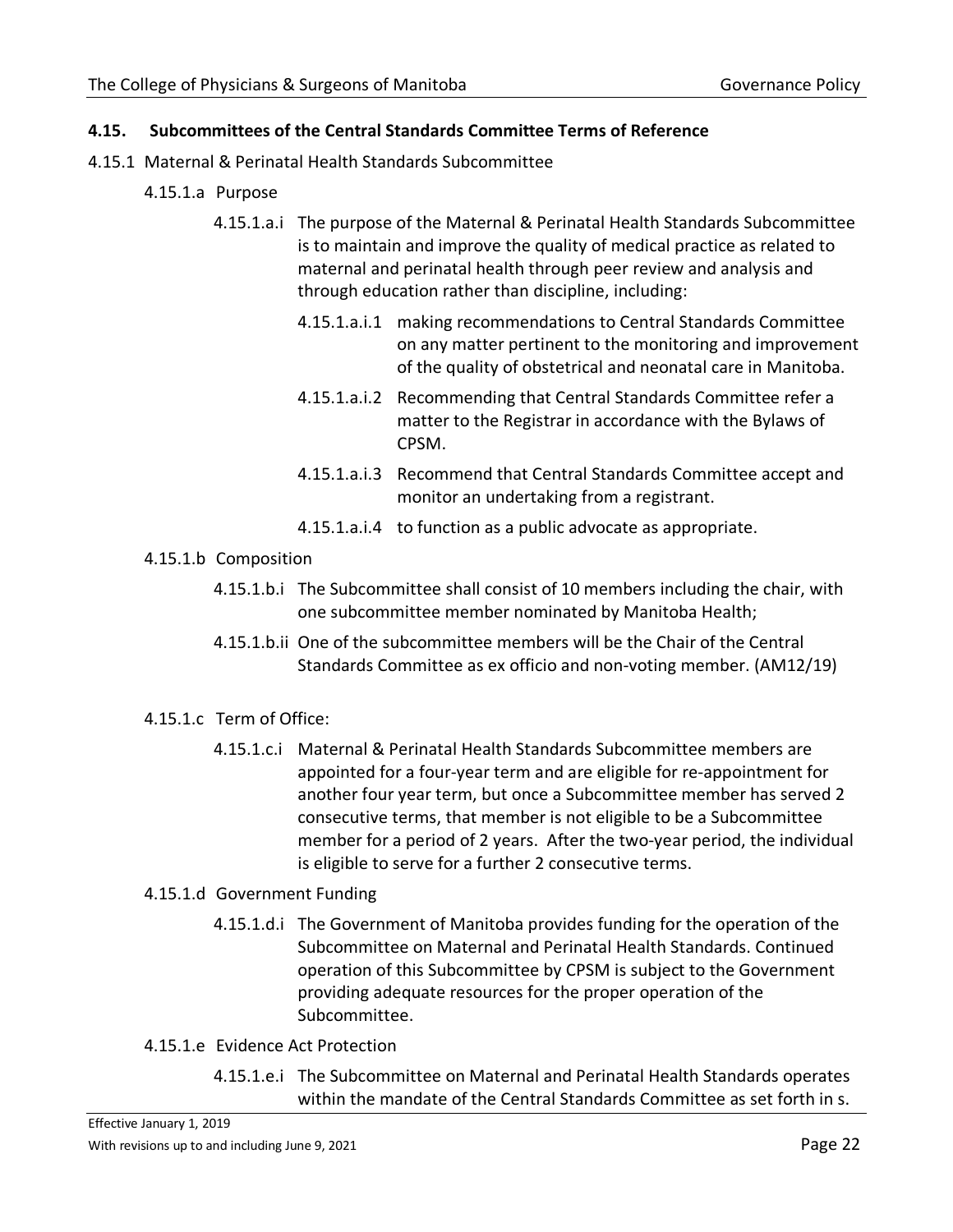182 of the RHPA and this Governance Policy. Pursuant to the Medical Research Committees Regulation, the Subcommittee on Maternal and Perinatal Health Standards is specifically identified as an approved Committee for the purposes of s. 9 of *The Evidence Act.*

# 4.15.2 Child Health Standards Subcommittee

- 4.15.2.a Purpose
	- 4.15.2.a.i The purpose of the Child Health Standards Subcommittee is to maintain and improve the quality of medical practice as related to Child Health through peer review and analysis, and through education, rather than discipline, including
		- 4.15.2.a.i.1 making recommendations to Central Standards Committee on any matter pertinent to the monitoring and improvement of the quality of care provided to children in Manitoba.
		- 4.15.2.a.i.2 Recommending that Central Standards refer a matter to the Registrar in accordance with the Bylaws of CPSM.
		- 4.15.2.a.i.3 Recommending that Central Standards Committee accept and monitor an undertaking.
		- 4.15.2.a.i.4 To function as a public advocate.

#### 4.15.2.b Composition

- 4.15.2.b.i The Subcommittee shall consist of 8 members including the chair;
- 4.15.2.b.ii One of the subcommittee members will be the Chair of the Central Standards Committee as ex officio and non-voting member. (AM12/19)
- 4.15.2.c Term of Office
	- 4.15.2.c.i Child Health Standards Subcommittee members are appointed for a fouryear term and are eligible for re-appointment for another four year term, but once a Subcommittee member has served 2 consecutive terms, that member is not eligible to be a Subcommittee member for a period of 2 years. After the two-year period, the individual is eligible to serve for a further 2 consecutive terms.

# 4.15.2.d Government Funding

- 4.15.2.d.i The Government of Manitoba provides funding for the operation of the Subcommittee on Child Health Standards. Continued operation of this Subcommittee by CPSM is subject to the Government providing adequate resources for the proper operation of the Subcommittee.
- 4.15.2.e Evidence Act Protection
	- 4.15.2.e.i The Subcommittee on Child Health Standards operates within the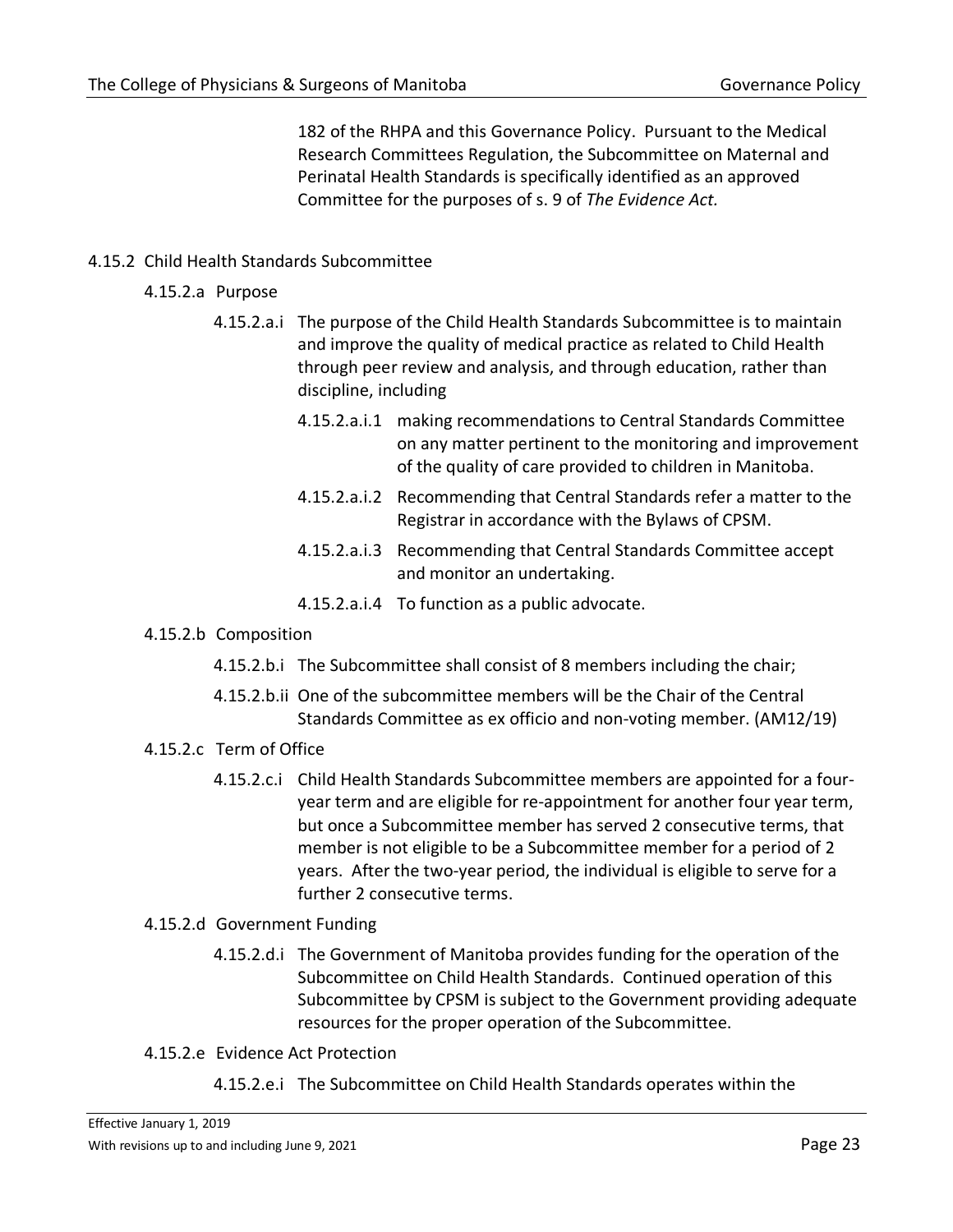mandate of the Central Standards Committee as set forth in s. 182 of the RHPA and this Governance Policy. Pursuant to the Medical Research Committees Regulation, the Subcommittee on Child Health Standards is specifically identified as an approved Committee for the purposes of s. 9 of *The Evidence Act*.

# 4.15.3 Area Standards Subcommittees

- 4.15.3.a Purpose
	- 4.15.3.a.i The purpose of the Area Standards Subcommittee is to maintain and improve the quality of medical practice in the particular area through peer review and analysis, primarily through education, rather than discipline, including:
		- 4.15.3.a.i.1 reporting to and making recommendations to Central Standards Committee on any matter pertinent to the monitoring and improvement of the quality of care provided by physicians in Manitoba within the defined area of that Area Standards Subcommittee.
		- 4.15.3.a.i.2 Recommending that Central Standards refer a matter to the Registrar in accordance with the Bylaws of CPSM.
		- 4.15.3.a.i.3 Recommending that Central Standards Committee accept and monitor an undertaking.

#### 4.15.3.b Composition

4.15.3.b.i The Subcommittee shall consist of a minimum of 3 members and a maximum of 5 members including the Chair.

#### 4.15.3.c Meeting Frequency

4.15.3.c.i An Area Standards Committee shall meet a minimum of three times a year for a maximum of 16 hours a year. Each meeting shall not exceed 4 hours of meeting time.

#### 4.15.3.d Term of Office

4.15.3.d.i A member of the Area Standards Subcommittee is eligible to serve for a maximum of 8 consecutive one-year terms. Attempts will be made to introduce periodically new members to the committee.

#### 4.15.4 Hospital Standards Subcommittees

# 4.15.4.a Purpose

4.15.4.a.i The purpose of the Hospital Standards Subcommittee is to maintain and improve the quality of medical practice in the particular hospital through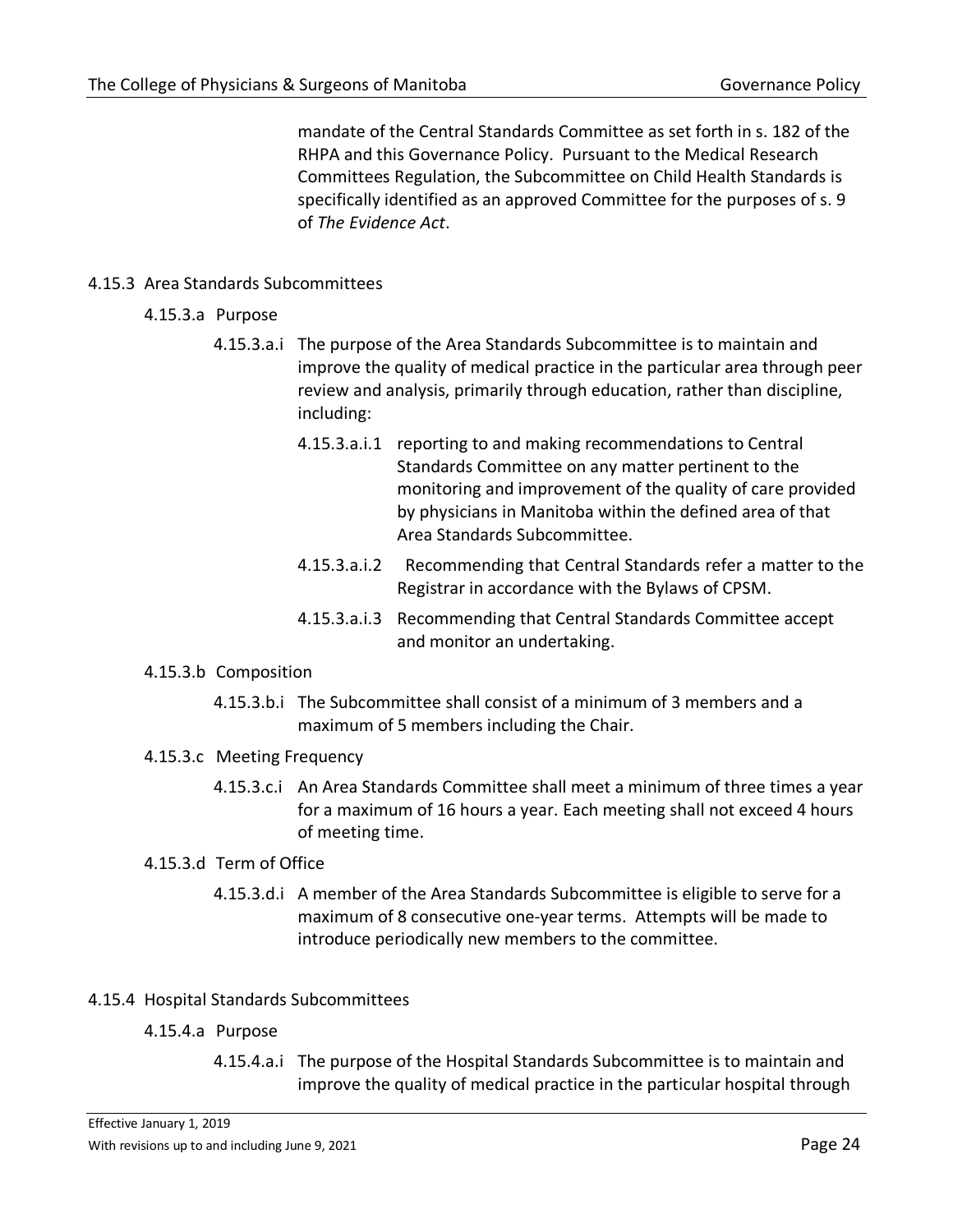peer review and analysis, primarily through education, rather than discipline, including

- 4.15.4.a.ii making recommendations directly to Central Standards Committee on any matter pertinent to the monitoring and improvement of the quality of hospital care provided by physicians in Manitoba.
- 4.15.4.a.iii recommending that Central Standards refer a matter to the Registrar in accordance with this Governance Policy.
- 4.15.4.a.iv recommending that Central Standards Committee accept and monitor an undertaking.

#### 4.15.4.b Composition

- 4.15.4.b.i The Subcommittee shall consist of a minimum of 3 members.
- 4.15.4.c Term of Office
	- 4.15.4.c.i A member of the Hospital Standards Subcommittee is eligible to serve for a maximum of 8 consecutive one year terms. Attempts will be made to introduce periodically new members to the committee.

#### 4.15.5 Quality Improvement Subcommittee – DISCONTINUED and removed June 9, 2021.

#### 4.15.6 Provincial Standards Subcommittees

- 4.15.6.a Purpose
	- 4.15.6.a.i The purpose of the Provincial Standards Subcommittees is to maintain and improve the quality of medical practice in a specified field of practice through peer review and analysis, with the intent to improve through education, rather than discipline.
	- 4.15.6.a.ii Reporting to and making recommendations to Central Standards Committee on any matter pertinent to the monitoring and improvement of the quality of care provided by physicians practising in a specified field of practice in Manitoba.
	- 4.15.6.a.iii Recommending that Central Standards Committee refer a matter to the Registrar in accordance with the Bylaws of CPSM.
	- 4.15.6.a.iv Recommending that Central Standards Committee accept and monitor an undertaking.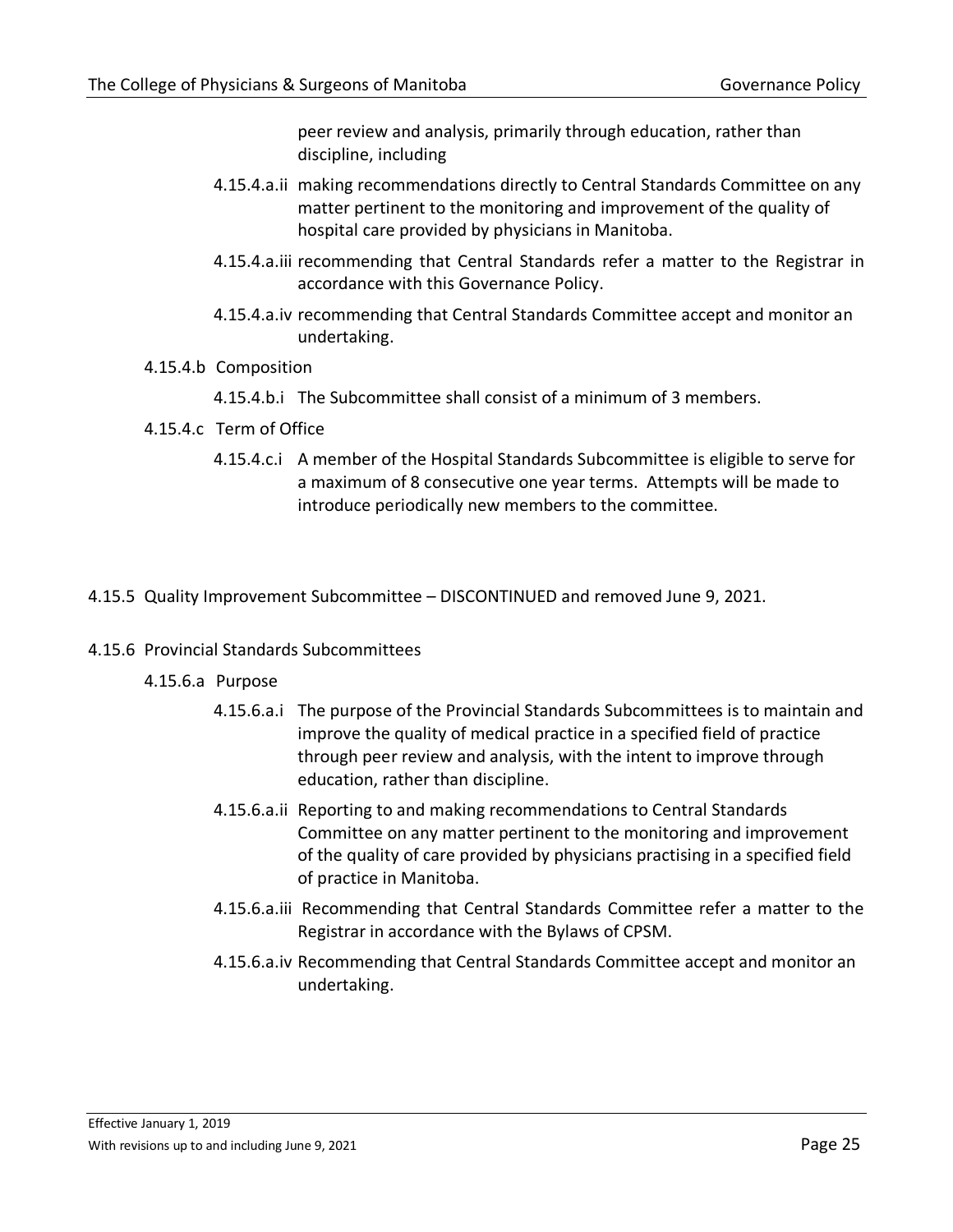# 4.15.6.b Composition

- 4.15.6.b.i Central Standards Committee will appoint the members of each Provincial Standards Subcommittee taking into account the recommendations on appointments received from the Manitoba Clinical Leadership Council.
- 4.15.6.b.ii Central Standards Committee will determine the number of members appropriate for each Provincial Standards Committee, taking into account the number of physicians who practice in the field, the benefit of appointing committee members from other health care disciplines related to the specific field, and such other factors as Central Standards Committee deems appropriate.

# 4.15.7 Subcommittee on CancerCare Manitoba Standards

- 4.15.7.a Purpose
	- 4.15.7.a.i to maintain and improve the quality of medical practice as related to the diagnosis and treatment of cancer and blood disorders in Manitoba through peer review and analysis; through education rather than discipline.
	- 4.15.7.a.ii to function as a public advocate as appropriate.
- 4.15.7.b Authority
	- 4.15.7.b.i Central Standards Committee is responsible to establish, supervise and make recommendations regarding the Subcommittee on CancerCare Manitoba Standards. The Subcommittee on Cancer Care Manitoba may make recommendations to Central Standards Committee on any matter pertinent to the monitoring and improvement of the quality of cancer care in Manitoba.
	- 4.15.7.b.ii Refer a matter to the Registrar in accordance with this Governance Policy.
	- 4.15.7.b.iii Refer a matter to Central Standards Committee for the implementation and monitoring of a commitment.
- 4.15.7.c Composition
	- 4.15.7.c.i The Subcommittee will consist of at least eight members including the Chair. All members are from CancerCare Manitoba Medical Staff.
- 4.15.7.d Term of Office:
	- 4.15.7.d.i Each member of the Subcommittee shall serve a four-year term and shall be eligible to serve for 2 consecutive terms of four years each but the term limits may be waived at the discretion of the Executive Committee.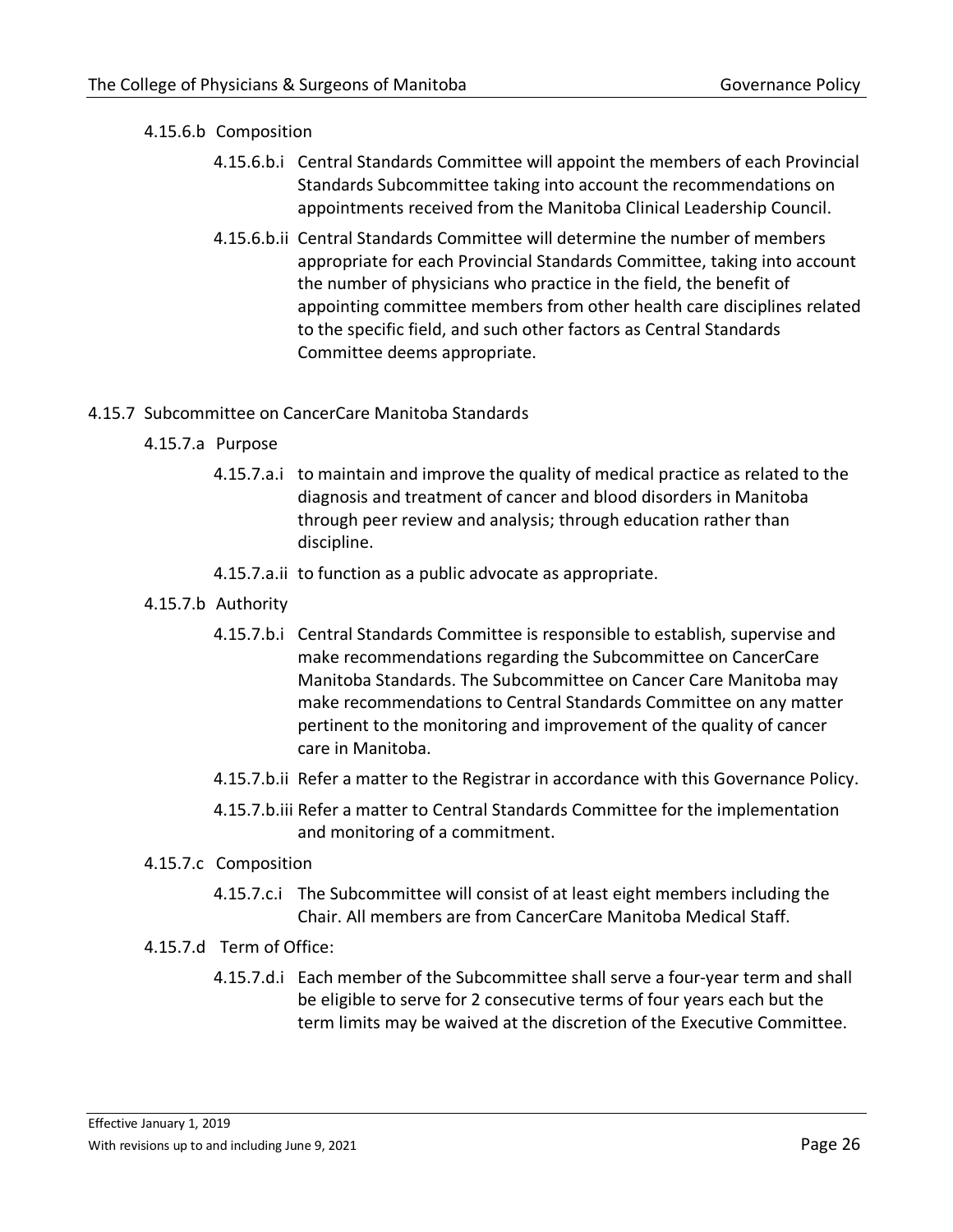4.15.7.d.ii After a Subcommittee member has served 3 consecutive terms, that member is not eligible to be a Subcommittee member for a period of 2 years. After the two-year period, the individual is eligible to serve for a further 2 consecutive terms.

# 4.15.7.e Funding

4.15.7.e.i CancerCare Manitoba is responsible for all funding of this subcommittee.

# 4.15.7.f Evidence Act Protection

4.15.7.f.i The Subcommittee on CancerCare Manitoba Standards operates within the mandate of the Central Standards Committee as set forth in s. 182 of the RHPA and this Governance Policy. Pursuant to the *Medical Research Committees Regulation* under the *Evidence Act*, the Subcommittee on CancerCare Standards is an approved subcommittee of the Central Standard Committee for the purposes of s. 9 of *The Evidence Act.*

# <span id="page-26-0"></span>**4.16. Program Review Committee Terms of Reference**

- 4.16.1.a Government Funding
	- 4.16.1.a.i The Government of Manitoba provides funding for the Manitoba Quality Assurance Program (MANQAP). Continued participation by CPSM in MANQAP is subject to the Government providing adequate resources for the proper operation of MANQAP.

#### 4.16.1.b Purpose

- 4.16.1.b.i The purpose of the Program Review Committee is to:
- 4.16.1.b.ii Provide oversight of any facility in which a registrant performs or causes to be performed diagnostic or treatment services in Manitoba, such as non-hospital medical or surgical facilities, and including laboratory medicine and diagnostic imaging facilities, and as set out in the Accredited Facilities Bylaw of CPSM.
- 4.16.1.b.iii Prepare for Council draft standards of practice or draft practice directions with respect to the operation of facilities and the performance of diagnostic or treatment procedures by registrants at those facilities.
- 4.16.1.b.iv Pursuant to section 183(6) of the RHPA
- 4.16.1.b.v Consider and decide on applications for accreditation and issue certificates of accreditation;
- 4.16.1.b.vi To monitor the compliance of facilities with the requirements of the RHPA and this Governance Policy; and
- 4.16.1.b.viiTo investigate and inspect facilities and proposed facilities for the purposes of accreditation and to monitor compliance.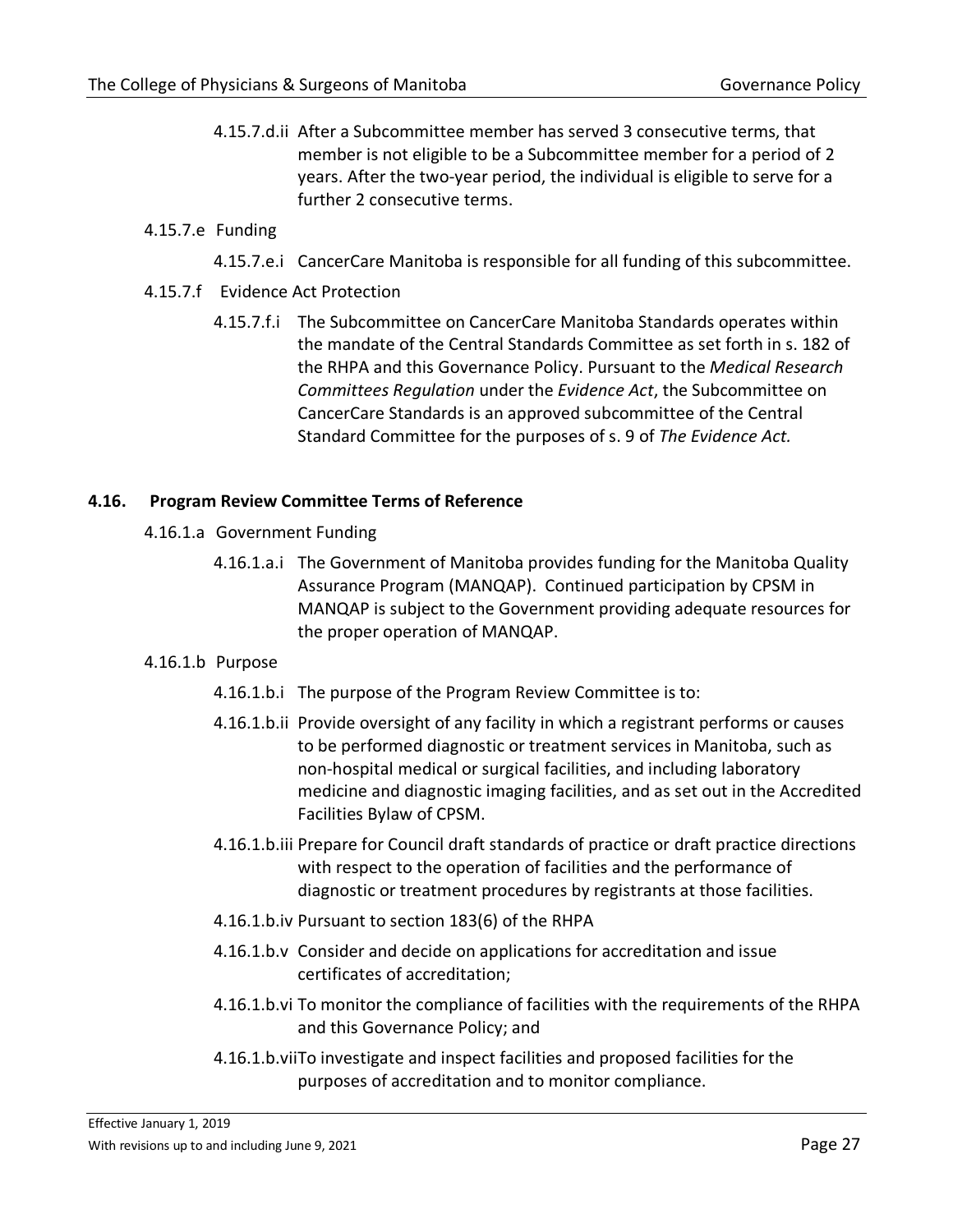- 4.16.1.b.viii Establish the accreditation processes, the policies and procedures governing the accreditation process, the inspection protocols for facilities, and the qualifications of facility directors.
- 4.16.1.b.ix Administer the Accredited Facilities Bylaw of CPSM.
- 4.16.1.c Authority
	- 4.16.1.c.i In accordance with the RHPA, the Affairs of the College Bylaw, the Code of Ethics, and policies approved by Council and the following authority delegated to Program Review Committee by Council pursuant to section 183 of the RHPA to:
		- 4.16.1.c.i.1use staff time related to administrative support for meeting logistics only.
		- 4.16.1.c.i.2Establish:

4.16.1.c.i.2.i accreditation processes;

- 4.16.1.c.i.2.ii policies, procedures and inspection protocols governing the accreditation process; and
- 4.16.1.c.i.2.iii the qualifications of facility directors.
- 4.16.1.d The Program Review Committee does not have authority to:
	- 4.16.1.d.i change or contravene any CPSM Bylaw or policy.
	- 4.16.1.d.ii spend CPSM resources without specific Council approval.
- 4.16.1.e Composition
	- 4.16.1.e.i The composition of the Program Review Committee is at least the following:
		- 4.16.1.e.i.1 a Chair who is a Councillor.
		- 4.16.1.e.i.2 a radiologist.
		- 4.16.1.e.i.3 a laboratory medicine physician.
		- 4.16.1.e.i.4 two public representatives.
		- 4.16.1.e.i.5 the President, as an ex officio, voting member.
		- 4.16.1.e.i.6 the President-Elect, as an ex officio, voting member.
		- 4.16.1.e.i.7 A non-voting representative of Manitoba Health; and
		- 4.16.1.e.i.8 the Registrar, as an ex officio, non-voting member, and
		- 4.16.1.e.i.9 any other physician with expertise in an area required for the committee to perform its functions.

# 4.16.1.f Appeal Rights

4.16.2.f.i Decisions of Program Review Committee are subject to the right of appeal to Executive Committee.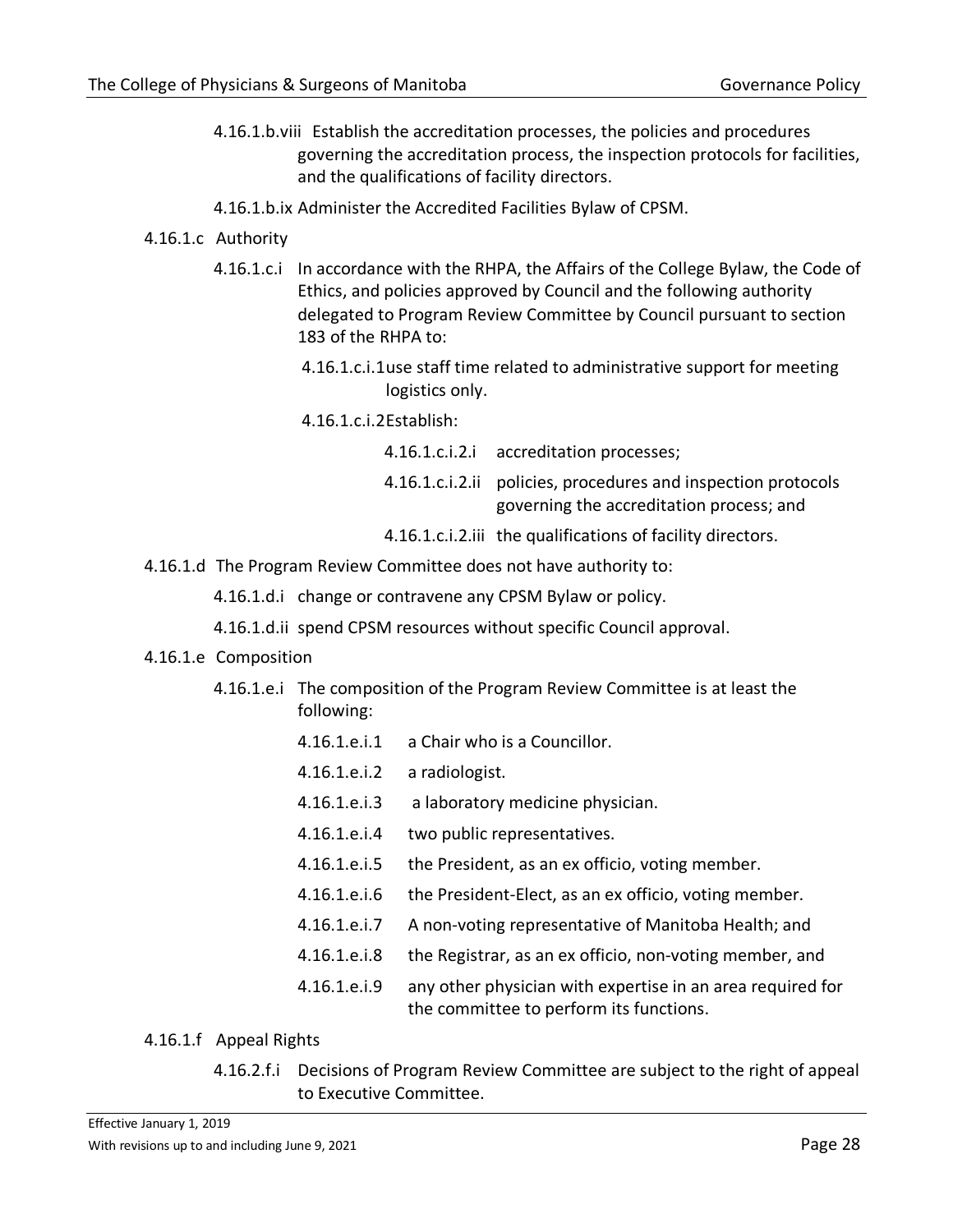# <span id="page-28-0"></span>**Schedule "A" – Councilor's Oath of Office**

#### **Councillor's Oath of Office**

I do swear (I solemnly affirm) that as a member of the Council of the College of Physicians and Surgeons of Manitoba (CPSM):

- I will abide by *The Regulated Health Professions Act* and the Bylaws of CPSM and I will faithfully discharge the duties of the position, according to the best of my ability;
- I will act in accordance with the law and the public trust placed in me;
- I will act honestly and in the best interests of CPSM;
- I will uphold the objects of CPSM and ensure that I am guided by the public interest in the performance of my duties;
- I will declare any private interests relating to my public duties and take steps to resolve any conflicts arising in a way that protects the public interest;
- I will ensure that other memberships, directorships, voluntary or paid positions or affiliations remain distinct from work undertaken in the course of performing my duty as a council member.

Member of Council Signature Registrar of CPSM or

Commissioner of Oaths Signature

Date **Date** Date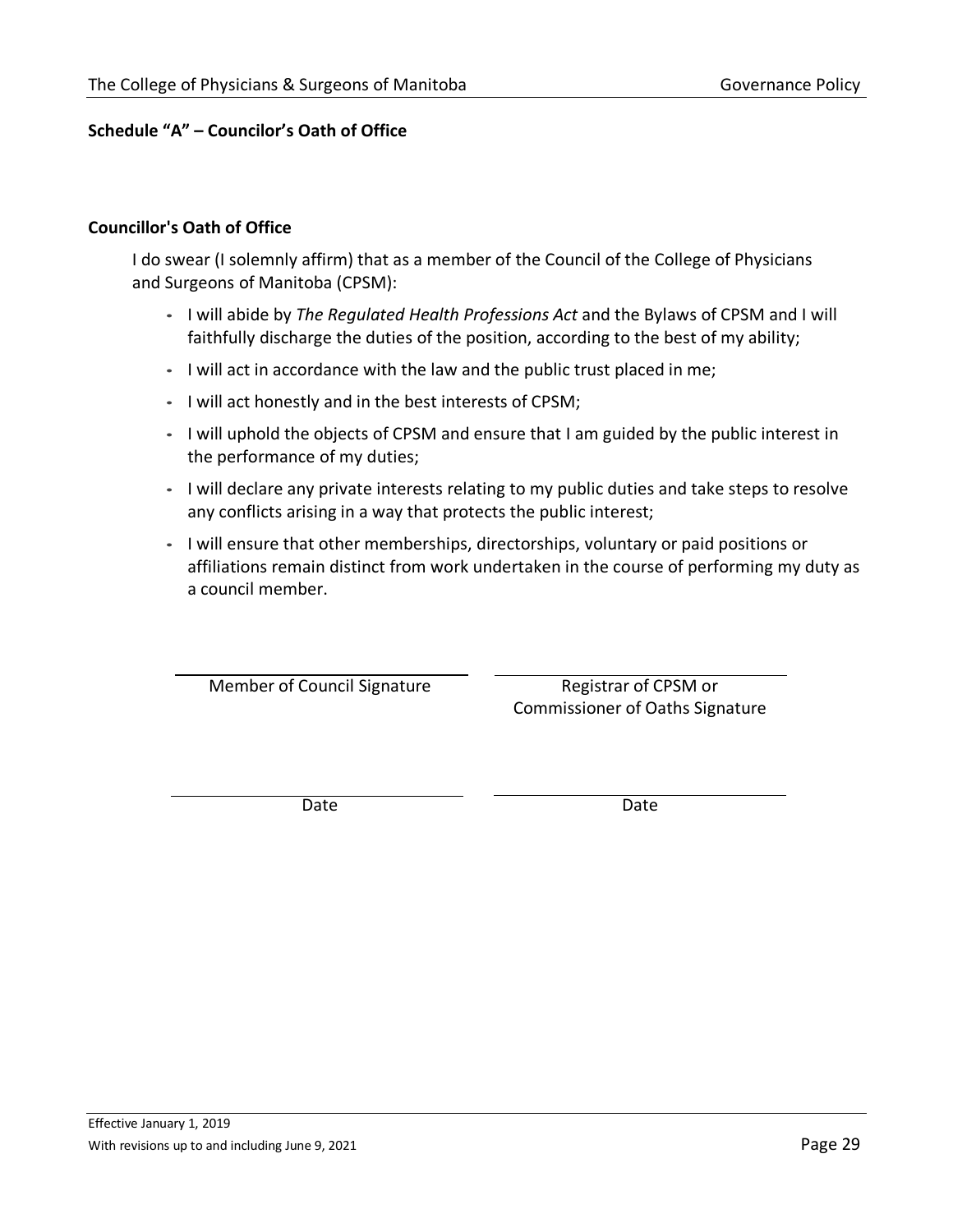# <span id="page-29-0"></span>**Schedule "B" – Declaration of Confidentiality**

#### **Declaration of Confidentiality**

Subsections 140(2) and 140(3) of *The Regulated Health Professions Act* clearly states that absolute confidentiality is required of all individuals who act in an official or other capacity with the College of Physicians and Surgeons of Manitoba. All councillors, committee members, consultants, contractors and employees of CPSM are expected to maintain confidentiality and share information only to the extent necessary to perform their duties.

I understand, and agree to, the confidentiality clause of *The Regulated Health Professions Act*:

# Confidentiality of information

[140\(2\)](http://web2.gov.mb.ca/laws/statutes/ccsm/r117f.php#140(2)) Every person employed, engaged or appointed for the purpose of administering or enforcing this Act, and every member of a council, a committee of a council or board established under this Act, must maintain as confidential all information that comes to their knowledge in the course of their duties and must not disclose this information to any other person or entity except in the following circumstances:

- a. the information is available to the public under this Act;
- b. the information is authorized or required to be disclosed under this Act;
- c. disclosure of the information is necessary to administer or enforce this Act or the regulations, bylaws, standards of practice, code of ethics or practice directions, including where disclosure is necessary to register registrants, issue certificates of registration or practice, permits and licences, grant approvals or authorizations, deal with complaints or allegations that a registrant is incapable, unfit or incompetent, deal with allegations of professional misconduct, or govern the profession;
- d. disclosure of the information is
	- i. necessary to administer or enforce *The Health Services Insurance Act* or *The Prescription Drugs Cost Assistance Act*, or
	- ii. to the medical review committee established under *The Health Services Insurance Act*;
- e. disclosure of the information is
	- i. authorized or required to be disclosed by another enactment of Manitoba or Canada, or
	- ii. for the purpose of complying with a subpoena, warrant or order issued or made by a court, person or body with jurisdiction to compel the production of information or with a rule of court that relates to the production of information;